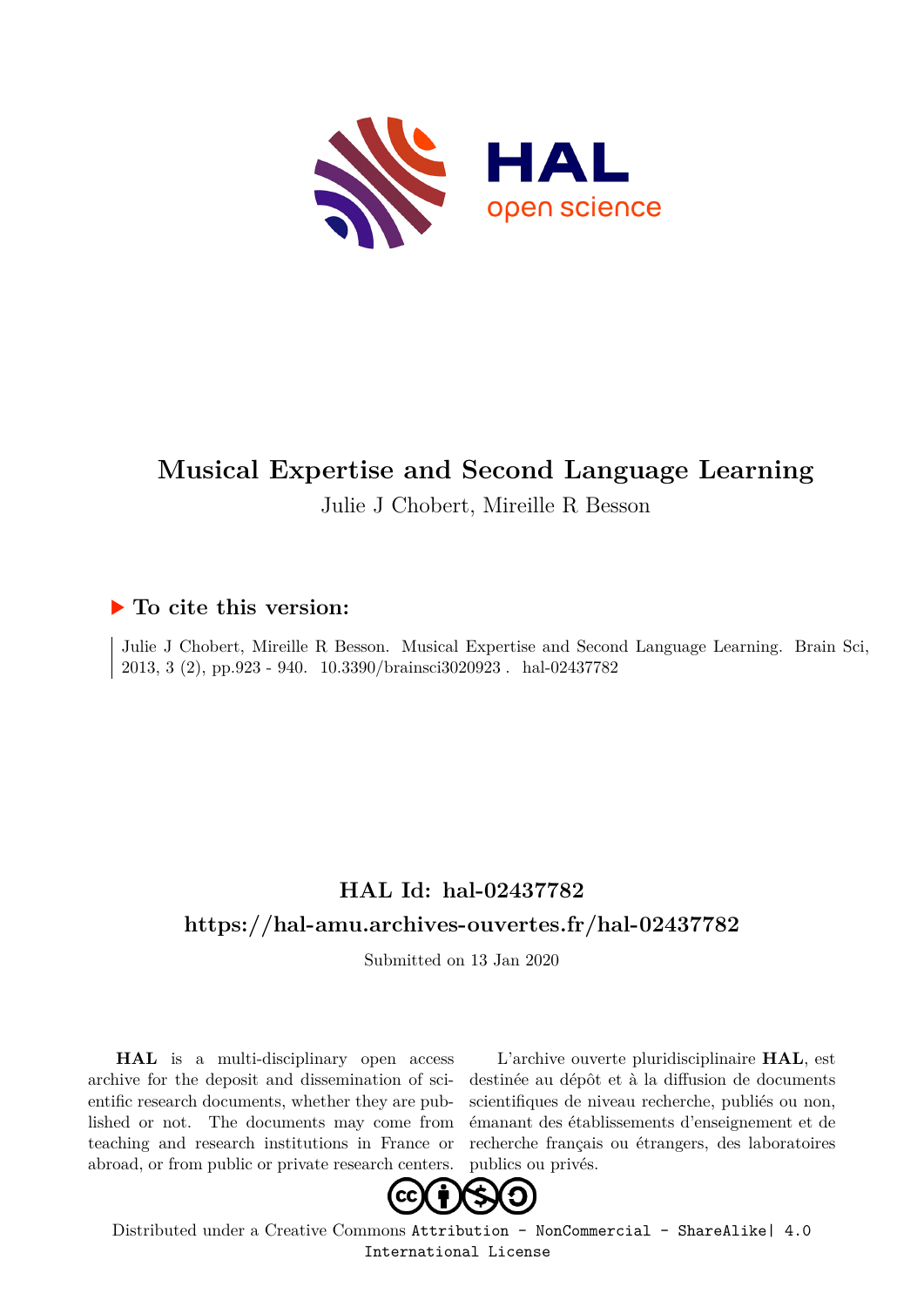*brain sciences*  **ISSN 2076-3425**  www.mdpi.com/journal/brainsci/ **OPEN ACCESS** 

*Review* 

## **Musical Expertise and Second Language Learning**

**Julie Chobert 1,\* and Mireille Besson 1,2**

- 1 Laboratoire de Neurosciences Cognitives, CNRS—Aix-Marseille Université, 3 place Victor Hugo, 13331 Marseille Cedex 3, France
- <sup>2</sup> Cuban Neuroscience Center, Ave 25 15202, Esq 158, Cubanacan, Playa, La Havane 11600, Cuba; E-Mail: mireille.besson@univ-amu.fr
- **\*** Author to whom correspondence should be addressed; E-Mail: Julie.chobert@univ-amu.fr; Tel.: +3-413-551-168; Fax: +3-413-550-958.

*Received: 3 April 2013; in revised form: 23 May 2013 / Accepted: 24 May 2013 / Published: 6 June 2013* 

**Abstract:** Increasing evidence suggests that musical expertise influences brain organization and brain functions. Moreover, results at the behavioral and neurophysiological levels reveal that musical expertise positively influences several aspects of speech processing, from auditory perception to speech production. In this review, we focus on the main results of the literature that led to the idea that musical expertise may benefit second language acquisition. We discuss several interpretations that may account for the influence of musical expertise on speech processing in native and foreign languages, and we propose new directions for future research.

**Keywords:** musical expertise; speech perception; speech production; phonetic contrasts; musicians; non-musicians; second language acquisition

#### **1. Introduction**

Learning a second language (L2) is a real challenge. Multiple factors, including linguistic and extra-linguistic factors, are known to influence the acquisition of a second language and, in particular, the acquisition of non-native phonemic contrasts (e.g., [1]). The linguistic background of the learners, including the amount of knowledge in the native language (L1) (e.g., [2]), the proximity between L1 and L2 phonetic inventory (e.g. [3,4]) and the starting age of learning (e.g., [5]), are considered as the most important factors that determine learning performance. Moreover, extra-linguistic factors, like motivation [6], working memory [7,8], attention control [9,10] and, most interestingly for our concerns,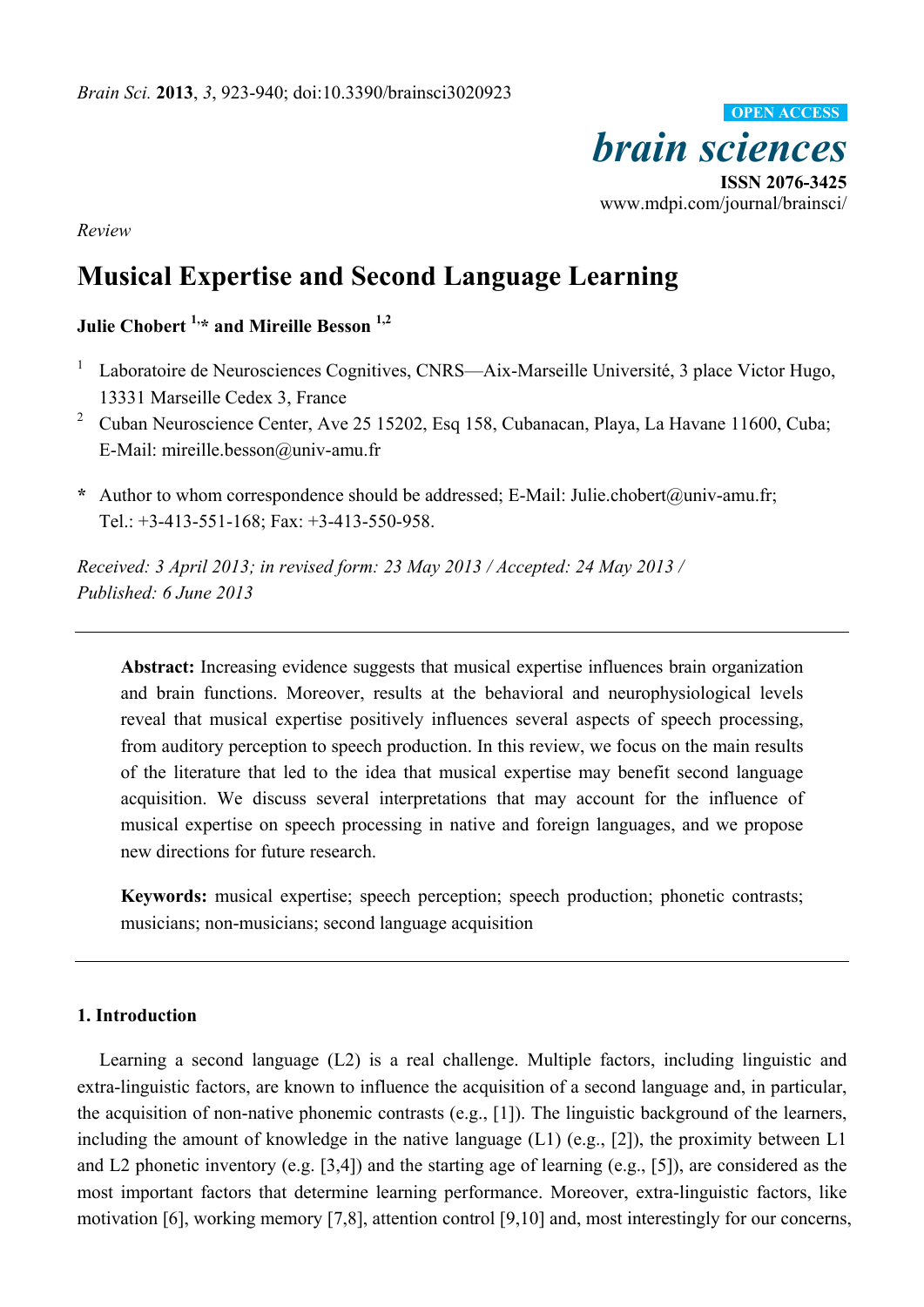musical experience, have also been shown to influence the perception and production of sounds in a foreign language (e.g., [11]).

Music and speech share interesting similarities (for reviews, see [12–14]). Music and speech are complex auditory signals based on the same acoustic parameters: frequency, duration, intensity and timber. They comprise several levels of organization: morphology, phonology, semantics, syntax and pragmatics in language and rhythm, melody and harmony in music. Moreover, perceiving and producing music and speech require attention, memory and sensorimotor abilities. Finally, there is growing evidence that music and language share neural resources for processing prosody (e.g., [13–15]), syntax [16–19] and semantics [20]. Interestingly, musicians show improved abilities for speech processing (for recent reviews, see [12,21–23]). For instance, musical expertise positively influences different aspects of speech processing, such as prosodic modality, segmental and supra-segmental vocalic discriminations and the rhythmic structure of speech (see below). Importantly, such benefits have been reported for the native language, as well as for foreign languages (e.g., [24–27]), thereby suggesting that musical expertise may benefit second language acquisition.

Several experiments have been conducted to test for this hypothesis. In this review, we first focus on studies that examined the relationship between musical expertise and the perception, identification and production of sound structure in native and foreign languages. We then consider an important aspect of learning foreign languages: the ability to segment a continuous speech flow into meaningful words or items. This ability, that also implies the implicit learning of syntactic rules based on statistical regularities between syllables, is enhanced by musical expertise and by musical training [28,29]. Finally, we discuss several interpretations that have been proposed in the literature to account for the positive influence of musical expertise on the processing of native and foreign linguistic sounds.

#### **2. Sound Perception and Production in Native and Foreign Languages**

Speech is a complex and temporally varying signal comprising different acoustic and linguistic properties that are necessary for understanding the intended message and for responding correctly. Here, we focus on two of the most studied acoustic parameters, frequency and duration, that define two perceptual attributes of sounds, pitch and duration. Pitch and duration contribute both to the melodic and rhythmic aspects of music and to the linguistic functions of speech.

To recognize a spoken word, be it in the native language or in L2, the listener needs to analyze the acoustic and phonetic information contained in continuous speech. Language structure comprises two kinds of phonetic information: segmental and supra-segmental. Segmental information refers to the acoustic properties of speech that differentiate phonemes (consonant and vowel variations) used to convey differences between words. For instance, "bag" and "gag" differ from each other by one consonant that changes both the phoneme and the meaning of the word. Consonants and vowels are defined by phonetic parameters, like the place of articulation, voice onset time (VOT) and second formant transition (F2 transition) for consonants, as well as first and second formants (F1 and F2) for vowels. Supra-segmental information is concerned with the acoustic properties of more than one segment, such as intonation contours, stress patterns or prosody. Supra-segmental information also includes pitch information, as in tone languages, such as Mandarin Chinese, Cantonese, Thai and most African languages, in which pitch variations are linguistically relevant and determine the meaning of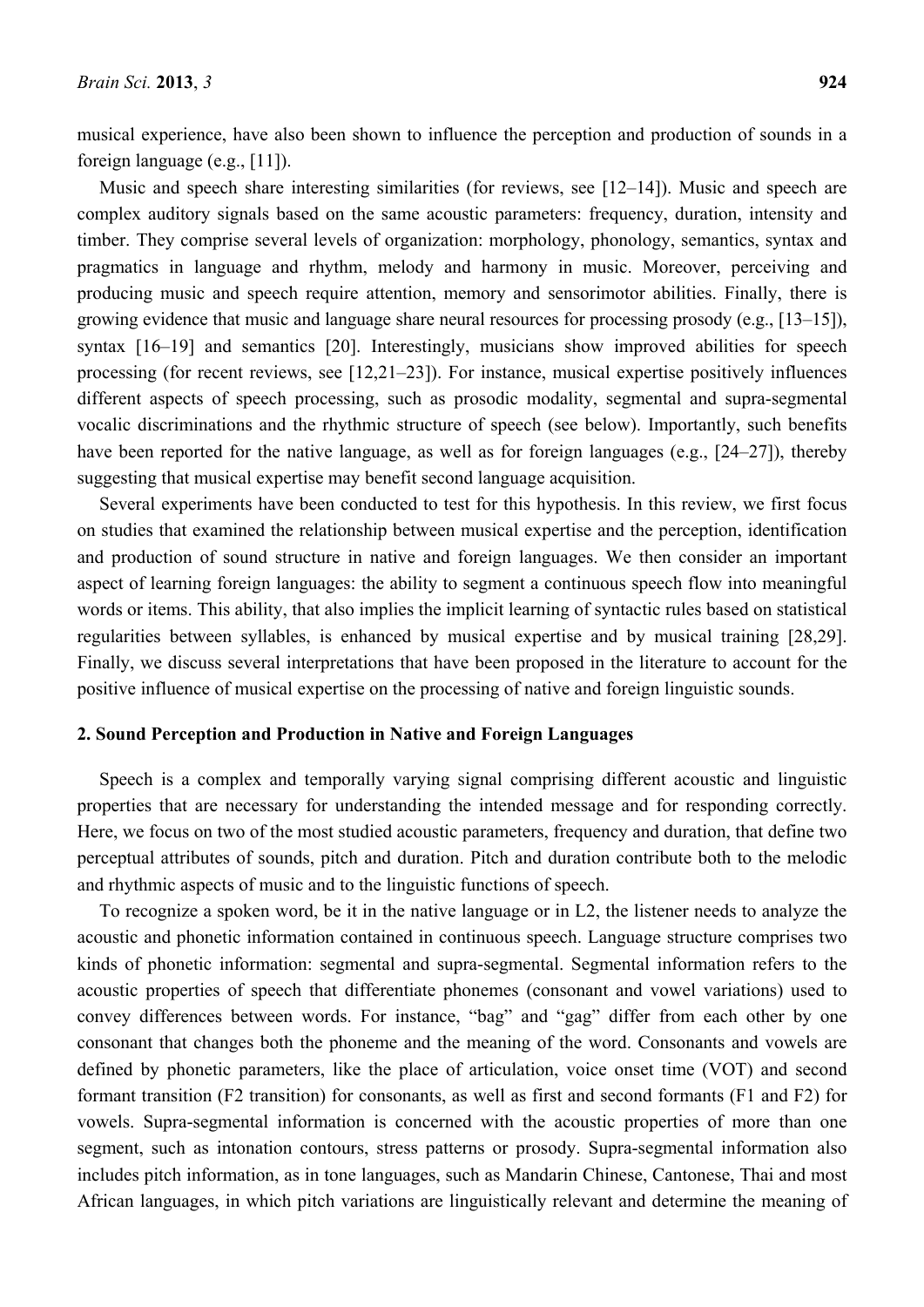words (e.g., [30]). In Mandarin Chinese, for instance, there are four contrastive tones that change the meaning of the words ("ma" for instance): Tone 1 is high-level (ma (1) means "mother"), Tone 2 is high-rising (ma (2) means "hemp"), Tone 3 is low-dipping (ma (3) means "horse") and Tone 4 is high-falling (ma (4) means "scold"). By contrast, quantity languages use variations of duration as supra-segmental cues. For instance, in Finnish, Hungarian or Japanese, vowel and/or consonant durations may change the meaning of the word (e.g., in Finnish "Tuli" means "fire" and "Tuuli" means "wind").

The effect of musical expertise on pitch and duration perception in music and speech has been extensively studied in the literature, and results clearly reveal that musical expertise confers several linguistically relevant advantages (for recent reviews, see [12,21–23,31]. We focus on the experiments that tested for the effects of musical expertise on the perception and/or the production of supra-segmental and segmental cues varying in frequency and duration.

#### *2.1. Perception of Frequency Cues*

In a series of experiments, Besson and collaborators [24,32–34] investigated the effect of musical expertise on the processing of pitch variations in music and speech for native and foreign languages always using the same protocol. The design included musical and linguistic phrases that were ended with a congruous note/word for the one half and, for the other half, with a parametric manipulation of pitch: the final note was increased by 1/5 or 1/2 of a tone and the F0 contour of the final words was increased by 35% or 120% (supra-segmental changes), so that pitch variations were larger (easy to detect) or subtle (difficult to detect). In the first experiment, they compared musician and non-musician French adults [32]. Results revealed a lower percentage of errors to subtle pitch violations in musicians than in non-musicians not only in music, but also in their native language. Analysis of the event related potentials (ERPs) showed that this behavioral advantage was associated with a larger positivity (of the P3 family) to subtle pitch variations in both music and speech, but only in musicians. Similar results were reported in French children with four years of musical practice [33] and in a longitudinal study with non-musician Portuguese children musically trained for six months and presented with the same pitch manipulations as described above, but in spoken Portuguese sentences [34]. Taken together, these results clearly demonstrate enhanced pitch processing in both music and native speech processing, due to musical expertise.

Turning to foreign languages, follow-up studies demonstrated that French adult musicians also perceived subtle pitch changes in Portuguese, a language that they did not understand, better than French non-musicians [24]. Moreover, the onset latency of the associated late positivity was 300 ms earlier in musicians than in non-musicians. Thus, these results also demonstrate the positive influence of musical expertise on the processing of prosodic modality in a foreign language.

In recent experiments, Jäncke and collaborators have investigated the influence of musical expertise on the perception of segmental contrasts in the native language. Interestingly, they found larger electrophysiological responses to voiced and unvoiced consonant in musicians than in non-musicians together with no between-group differences in behavior [35]. Moreover, using functional magnetic resonance imaging (fMRI), Elmer and collaborators [36] reported enhanced phonetic categorization, together with higher left planum temporale activation, in musicians compared to non-musicians.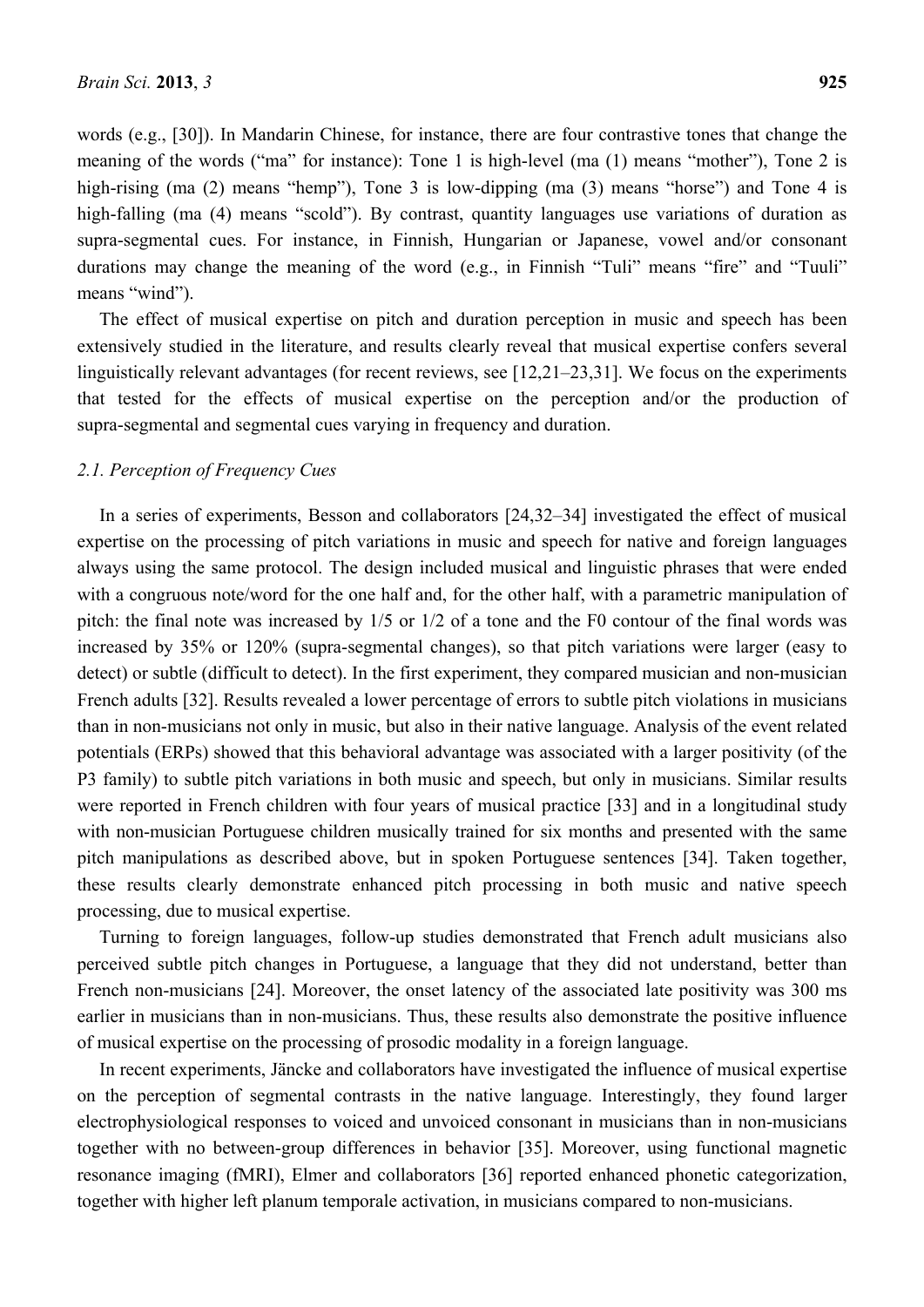Turning to foreign languages, several experiments aimed at examining the influence of musical expertise on the discrimination of supra-segmental cues, such as non-native lexical tones [25,37–42]. At the behavioral level, Delogu and collaborators [38,39] asked Italian speakers, unfamiliar with tone languages, to perform a same-different task with sequences of monosyllabic Mandarin words. In both adults and children, results showed that melodic abilities and musical expertise enhanced the discrimination of lexical tones. However, the discrimination of segmental variations, such as consonant or vowel changes within a word, was not different between the two groups. Lee and Hung [41] also reported that English musicians were more accurate than non-musicians to identify intact syllables among syllables produced on four Mandarin tones that were either intact or modified in pitch height or pitch contour.

At the brain level, results revealed how plasticity induced by musical expertise influenced lexical tone processing. Wong *et al.* [42] recorded the brainstem frequency following response (FFR) to Mandarin tone contour patterns in English amateur musicians and non-musicians, who were unfamiliar with tone languages. They reported higher quality of linguistic pitch encoding in the auditory brainstem responses of musicians compared to non-musicians, thereby suggesting that extensive experience with pitch information in musical context influences linguistic lexical-tone encoding. Moreover, very recently, Chandrasekaran and Kraus [43] demonstrated the relationship between the efficiency of inferior colliculus pitch representations (assessed by fMRI-adaptation) and the quality of neural pitch pattern representations (assessed by auditory brainstem recordings), this latter being known to be better in musicians than in non-musicians [42].

Recording event-related brain potentials (ERPs), Marie *et al.* [25] tested for the effect of musical expertise on the discrimination of tonal (supra-segmental) and segmental (consonant, vowel) variations in Mandarin Chinese in French musicians and non-musicians, unfamiliar with tone languages. Participants were auditorily presented with two sequences of four Mandarin Chinese monosyllabic words that were the same or different at the tonal level (e.g., *pà-kào-ná-gǎi vs. pà-kào-ná-gaì*) or at the segmental level (e.g., *bǎng-káo-mèn-bán vs. bǎng-káo-mèn-zán*). Musicians detected both tonal and segmental variations more accurately than non-musicians. Moreover, analysis of the ERPs revealed that tone variations were categorized faster by musicians than by non-musicians, as reflected by shorter latency N2/N3 components (see, also, [34,44]). Finally, the decision that tone and/or segmental variations were different was associated with larger P3b components [45,46] in musicians than in non-musicians. Thus, musical expertise was shown to improve the perception, as well as the categorization of segmental and supra-segmental linguistic contrasts in a foreign language.

Taken together, studies of lexical tone perception by non-native listeners tend to show that listeners with a musical background discriminated and/or identified non-native lexical tones better than listeners without a musical background. Results also reveal more reliable encoding of linguistic pitch patterns at the subcortical level and enhanced discrimination and decision-related ERP components at the cortical level in musicians compared to non-musicians.

#### *2.2. Perception of Duration Cues*

While most experiments included pitch variations in tone languages or in other speech sounds to examine pitch processing, fewer studies have examined the effect of musical expertise on the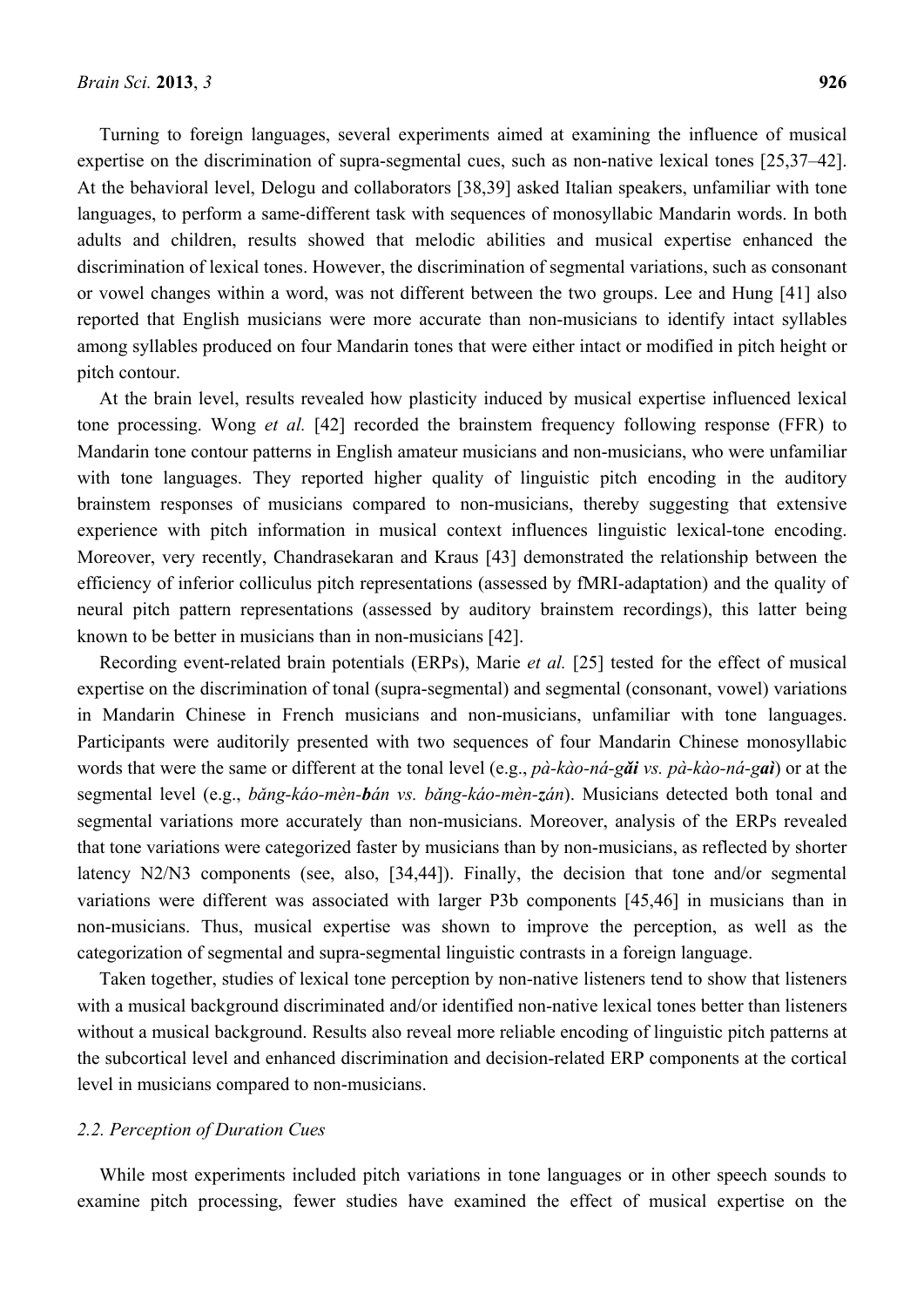processing of duration. Based upon previous results by Magne *et al.* [47], Marie *et al.* [48] compared vowel duration and metric processing in continuous, natural speech in French non-musicians and musicians. They used a specific time-stretching algorithm [49] to create an unexpected lengthening of the penultimate syllable, thereby disrupting the metric structure of French words without modifying their timbre or frequency. They also manipulated the meaning of the final word of the sentence to create congruous or incongruous sentences. Participants performed two different tasks in two different blocks. In the metric task, they focused attention on the metric structure of the final words to decide whether they were correctly pronounced or not. In the semantic task, they focused attention on the meaning of the sentence to decide whether the final word was semantically expected within the sentence context or not. Musicians outperformed non-musicians (as measured by the percentage of errors) in both tasks. Moreover, the P2 component elicited by syllable lengthening was larger in musicians than in non-musicians, independently of the task performed. This was taken to reflect enhanced perceptual processing with enhanced musical expertise. Moreover, whereas P600 components were elicited in both tasks in musicians, they were only found in the metric task for non-musicians. Thus, musicians seem sensitive to the metric structure of words, independently of the direction of attention, that is, even if this information is not task-relevant. By contrast, the N400 effect was not different between the two groups, thereby showing no difference in semantic processing.

While the Marie *et al.* [48] experiment was conducted in the native language of the listeners, Sadakata and Sekiyama [50] recently tested the hypothesis that musicians also outperformed non-musicians in processing supra-segmental duration variations in a foreign language. To this aim, they compared how Dutch and Japanese musicians and non-musicians process moraic features in Japanese. The mora is defined as a perceptual temporal unit and is used by Japanese listeners to segment speech signals [51,52]. For example, based on duration cues, a Japanese native listener will segment "hakkaku" into ha-Q-ka-ku (four morae), whereas a non-native listener will segment it into ha-ka-ku (three morae). They also tested participant's perception of segmental vowel variations in Dutch. Vowels are mainly determined by combinations of formants, and categorical boundaries between Dutch and Japanese vowels do not overlap. They used the Dutch vowel u/Y/, which is between the Dutch vowels e/ε/ and oe/u/ and very close to the Japanese vowels e/e/ and u/u/, so that Japanese natives would encounter difficulties developing a new category for this Dutch vowel (e.g., [53]).

The authors examined the categorical perception of both supra-segmental morae and segmental vowels variations by using both discrimination and identification tests. Whereas discrimination assesses the ability to compare acoustical cues without any knowledge of the target sounds, identification requires matching the characteristics of an incoming sound with pre-established category representations. Results of the same/different task with pairs of Japanese (e.g., kanyo-kannyo) and Dutch words (e.g., kuch-kech), differing in morae or vowel, respectively, showed that musicians, Dutch and Japanese, outperformed non-musicians in the discrimination of supra-segmental and segmental variations in their own language, as well as in the foreign language. Moreover, after learning these two categories, identification performance of moraic feature (in stop Japanese contrast) was higher in musicians (Japanese and Dutch) than in non-musicians.

In sum, these results show that musical expertise enhanced the perception of the timing structure of speech both in native [48] and in foreign languages [50]. The Sadakata and Sekiyama [50] results are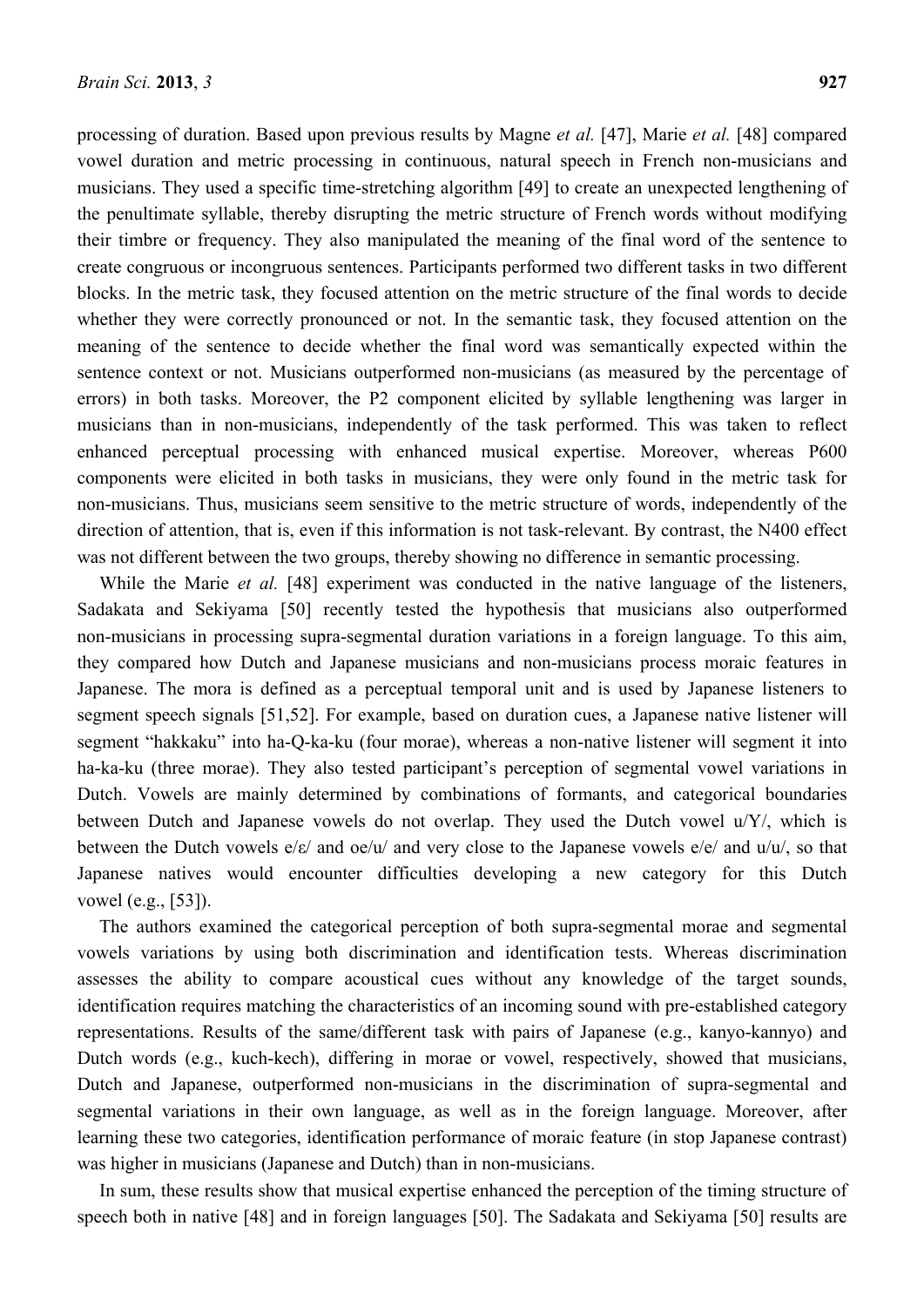important, because they demonstrate that musical expertise not only influences the early stages of speech processing (perception and discrimination), but also categorical perception. In line with previous results of Gottfried and Riester [40] showing that English musicians unfamiliar with tone languages identified the four Mandarin tones better than non-musicians, these results raise the possibility that musical expertise enhances the ability to build reliable abstract phonological representations (e.g., [11,35]).

These results are also in line with those reported in children by Chobert *et al.* [54]. Musician children (*i.e.*, children on their way toward musicianship with an average of four years of musical training) were more sensitive (larger mismatch negativity (MMNs), lower error rate and shorter Reaction Times (RTs) than non-musician children (*i.e.*, who have not received musical training, apart from compulsory school education) to syllabic duration (a supra-segmental feature). Moreover, musician children were also more sensitive than non-musician children to small differences in voice onset time (VOT) that do not exist in their native language (larger MMNs and shorter RTs for large than for small VOT deviants). VOT is a fast temporal cue that allows differentiation of "ba" from "pa", for instance, and that plays an important role in the development of phonological representations. By contrast, the MMNs and RTs recorded from non-musician children were equally sensitive to small and large differences in VOT (MMN and RTs were not significantly different for large and small deviants). In line with previous results by Phillips *et al.* [55] with non-musician adults, this was taken to indicate that non-musician children process all changes (whether large or small) as across-phonemic category changes [54].

Taken together, these results show that musicianship facilitates the learning of non-native supra-segmental and segmental contrasts defined by acoustical features (e.g., pitch and duration) and improves categorical perception. It may be that musical expertise refines the auditory perceptive system (bottom-up facilitation), but it may also be that years of intensive musical practice exert top-down facilitatory influences on auditory processing (e.g., [12,21,56]). These alternative interpretations are discussed in more detail in the final section.

#### *2.3. Perception/Production Relationship*

Turning to different aspects of speech processing, Slevc and Miyake [11] examined the relationship between musical and L2 abilities in four domains: phonology perception, phonology pronunciation, syntax and lexical knowledge. They tested 50 Japanese adults immersed in their L2 (English) after the age of 11 and controlled several factors, like the age of first L2 exposure, working memory and level of L2 use. Results of correlation analyses showed that musical abilities are predictive of phonological abilities (perception and production of the English /r/-/l/ contrast), but not of syntactic and lexical abilities. Investigations of the perception/production relationship in non-native languages are centered on the issue of whether performance in one domain influences the other domain. The Speech Learning Model postulates that production accuracy of non-native sounds is correlated with their perception [4], and several studies with bilinguals revealed significant correlations between perception and production of L2 segmental contrasts (e.g., [57]). By showing that musical expertise not only influenced the perception, but also the production of new phonological contrasts, these results are therefore in line with the Speech Learning Model.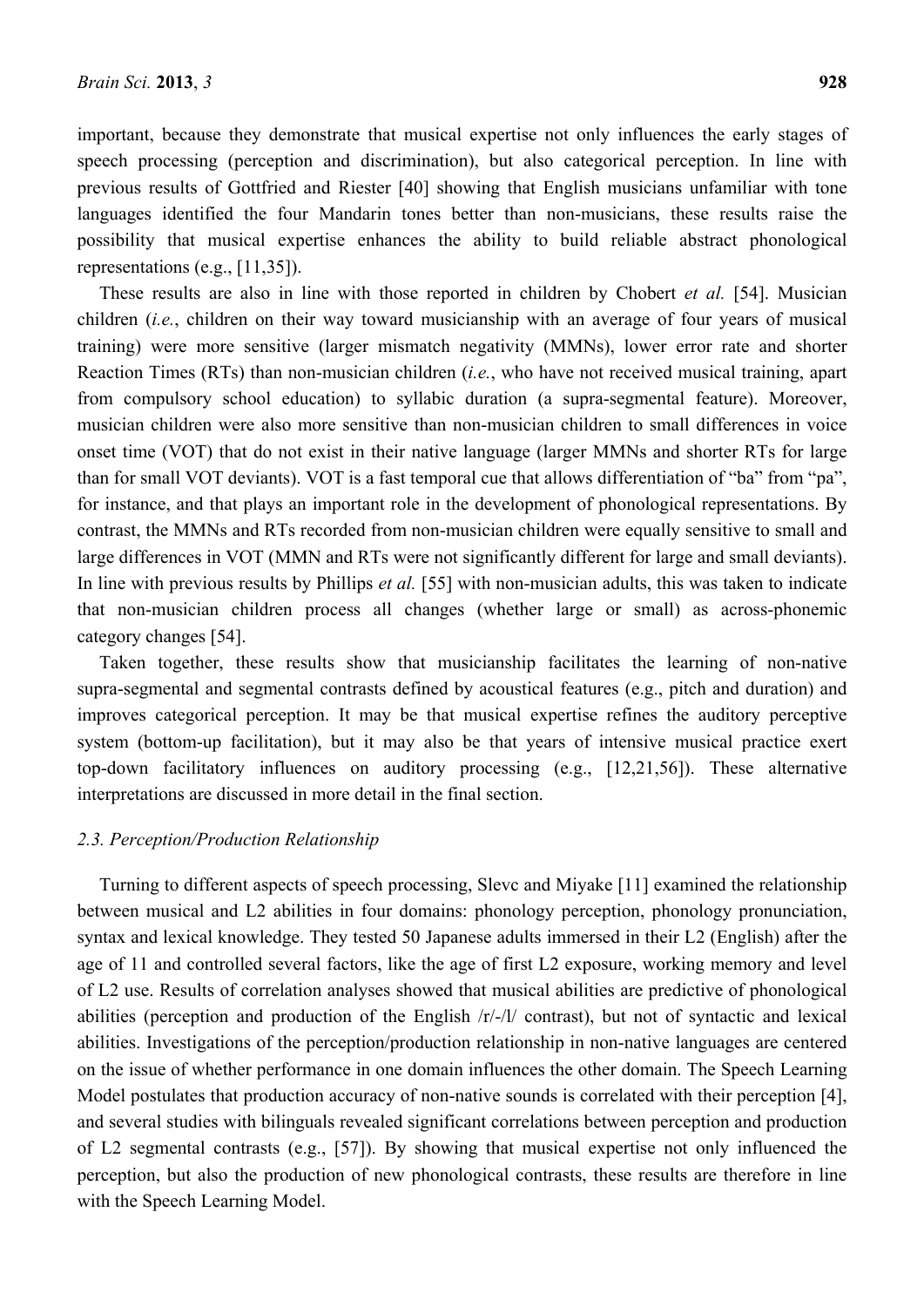Further evidence was provided by Tervaniemi and collaborators [23,27]. They investigated the relationship between musical aptitude and L2 phonemic discrimination and pronunciation skills in two studies with children and with adults. Musical aptitudes (as measured by the Seashore musicality test), language pronunciation (word repetition after a native speaker's model) and phonemic and chord discrimination tests (discrimination of phonemic dissimilarities between English and Finnish and between major chord and deviant chord) were assessed in 40 Finnish children (10 to 12 years old). In the pronunciation test, children were asked to repeat words containing phonemes that have no direct equivalent in Finnish (e.g., "television", "measure" or "Asia", which contain the sibilant /s/). Based on their level of performance at the English pronunciation test, children were divided into two groups. Results showed that children with advanced English pronunciation abilities had better musical skills than those who showed less accurate English pronunciation skills [26]. Moreover, Milovanov *et al.* [27] found the same pattern of results in Finnish young adults: participants with higher musical aptitudes were able to pronounce English better than participants with lower musical aptitudes. According to the authors, the positive correlation between general musical aptitude and level of performance in the English pronunciation test suggests an interconnection between musical aptitude and foreign language skills.

Turning to lexical tone production, Gottfried *et al.* [58] showed that musicians (Native American English speakers) outperformed non-musicians to identify and produce the four phonemic tones of Mandarin. Gottfried and Ouyang [59] also reported that musicians pronounce Tone 4 (high falling) better than non-musicians. Acoustical analyses of the speech signal revealed a significant decrease in F0 from initial to final portions of the syllable in musicians' T4 production, as typically found in native speakers, but not in non-musicians, demonstrating a positive influence of musical expertise on the phono-articulatory loop. This interpretation suggests that musical expertise may exert an influence on the dorsal pathway of speech processing described by Hickok and Poeppel [60] (see below).

#### **3. Language Segmentation**

Together with the acquisition of L2 phonetic inventory, another major difficulty encountered by L2 learners is the ability to segment speech into separate words. Because word boundaries are not always marked by acoustic cues (pauses or stresses), the listener of a foreign language often perceives it as a continuous speech flow. Statistical learning has been proposed as centrally connected to language acquisition and development [61]. Typically, "syllables that are part of the same word tend to follow one another predictably, whereas syllables that span word boundaries do not" [62]. For instance, in "pretty baby", the probability that "pre" is followed by "ty" (pretty) is higher than the probability that "pre" is followed by "ba". The importance of transitional probabilities in speech segmentation has been demonstrated in adults, infants and neonates [61,63–67].

Statistical learning experiments are typically composed of a familiarization phase (learning) during which participants listen to a statistically structured continuous flow of artificial syllables, followed by a test, in which participants have to choose which of two items was part of the artificial language (the other item was built with similar syllables, but was not part of the language). Results of several experiments using both linguistic and non-linguistic sounds have shown that participants are able to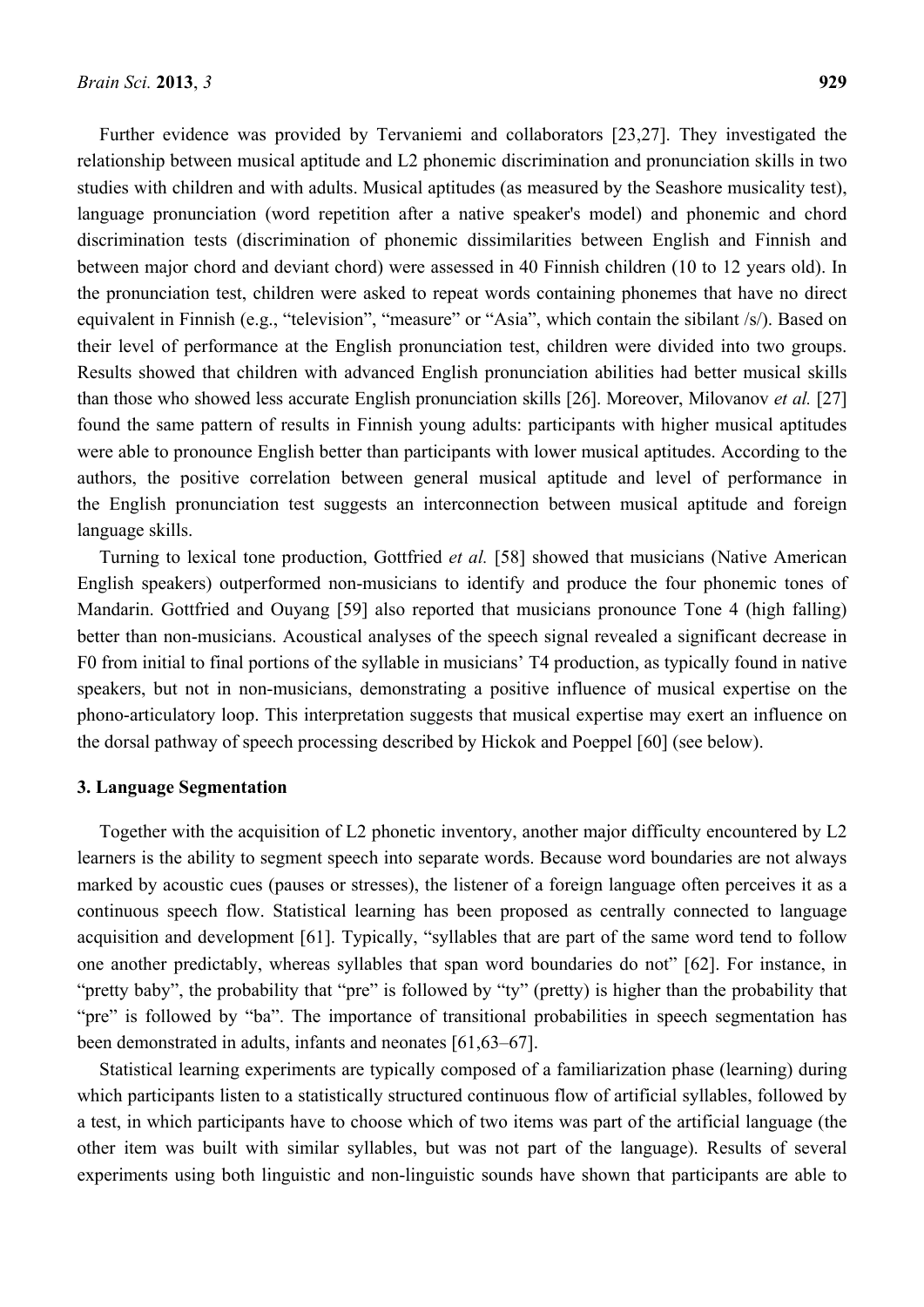segment the continuous stream by only using transitional probabilities (e.g., [68,69]). Moreover, sung language facilitates word segmentation compared to spoken language [70].

Recently, Francois and Schön [28] used a sung artificial language to test for the effect of musical expertise in adults on both melodic and word segmentation. The artificial language was constructed with 11 syllables combined into five tri-syllabic sung words (gimysy, mimosi, pogysi, pymiso and sipygy) with each syllable always associated with the same tone. Transitional probability within a word ranged between 0.5 and 1.0, whereas transitional probabilities across words ranged between 0.1 and 0.5. Participants passively listened to the sung artificial language and were tested with a two-alternative forced choice, with pairs of spoken words and melodies. While behavioral results did not reveal a clear-cut effect of musical expertise, ERP data showed larger N400-like components in musicians than in non-musicians in both the language and music tests. More recently, François *et al.* [29] conducted a longitudinal study over two school-years with 8–10-year-old non-musician children. Before training (T0), children were tested in two sessions. The first one included standard neuropsychological tests (WISC IV, [71]; Raven matrices, [72]), attentional tests (NEPSY, [73]) and speech assessments (ODEDYS, [74]). During the second session, EEG was recorded, and children were told to passively listen to the artificial sung language. The artificial language was adapted for children with nine syllables combined into four tri-syllabic words (gimysy, pogysi, pymiso, sipygy), each associated with a distinct tone. Based on children's scores on the tests described above (T0), children were pseudo-randomly assigned to musical training or to painting training (control group), so as to ensure that there were no prior-to-training differences between groups. All children were tested again after approximately one year (T1) and again after approximately two years (T2) following the exact same procedure at T0. Both behavioral and electrophysiological measures showed a greater improvement in speech segmentation after musical training than after painting training. In sum, both musical expertise (in adults) and musical training (in children) improved speech segmentation of an artificial language, possibly because musicians built more reliable representations of both musical and linguistic structures during the learning phase. Importantly, the longitudinal approach allowed demonstration that the observed facilitation of speech segmentation more likely results from musical training than from genetic pre-dispositions for music (e.g., [34,75,76]).

For methodological reasons, statistical learning experiments typically used an artificial language to control for the acoustic cues contained in the speech flow and that may serve as learning cues. However, what happens with natural language? Pelluchi, Hay and Saffran [77] conducted a statistical learning experiment with eight-month English infants listening to natural Italian stimuli. They demonstrated that after passive learning, infants were able to discriminate Italian items that belonged to the stream from new Italian items. These results provide evidence that infants used transitional probabilities for the segmentation of new words in a foreign language. An interesting perspective would be to determine whether the segmentation of a natural foreign language is also facilitated in musicians compared to non-musicians, children and adults.

#### **4. Interpretations and Future Research Directions**

Several interpretations have been proposed to explain the facilitation of musical expertise on the perception and production of sounds in native and foreign languages. At the neuropsychological level,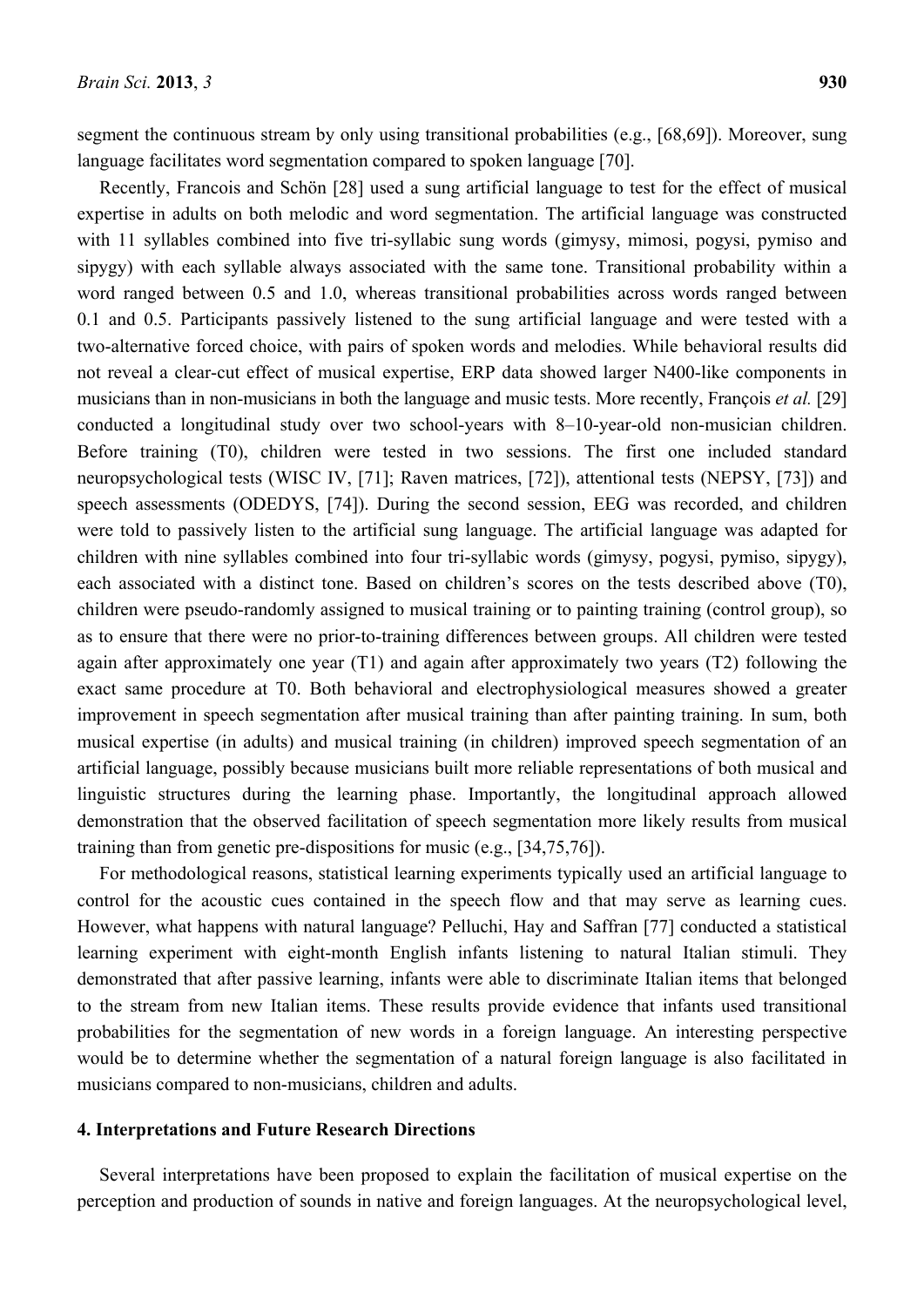Patel [13] argued that processing the acoustic characteristics of music and speech relies on common processes. More specifically, the OPERA hypothesis [78] relies on the idea that the plasticity induced by musical practice occurs with the conjunction of five essential conditions: (1) overlap, of the brain regions that process acoustic cues in music and speech sounds, (2) precision, higher in terms of demand for musical training than for speech, (3) emotion, positive with musical activity, (4) repetition of musical activity, (5) attention, focus and engage with musical practice. In line with the shared resources hypothesis, results have shown that musical expertise is closely related to pitch awareness and phonological awareness [79]. Moreover, unvoiced stimuli, whether speech or non-speech, are processed differently by musicians and non-musicians [35].

Musical practice requires sustained attention control and memory. Several authors have pointed to the importance of attention in L2 learning success [9,10], and results have shown enhanced auditory attention (e.g., [56,80]) in musicians compared to non-musicians (for reviews, see [12,21,22]). Moreover, verbal memory is also strongly correlated with L2 vocabulary knowledge [81,82], L2 grammar (e.g., [83]) and L2 pronunciation [84] and, thereby, plays a crucial role in L2 learning. For instance, Kormos and Sáfár [85] found that working memory (assessed by the backward digit-span test) correlated both with measures of L2 ability (reading, speaking and listening) and with L2 vocabulary knowledge. Importantly, results also revealed improved working memory in musicians compared to non-musicians (e.g., [86–91]). Moreover, positive correlations were found between the duration of musical training and verbal working memory [92,93].

At the brain level, some brain imaging studies also showed larger activation of the working memory network in musical tasks in musicians than in non-musicians (e.g., [94–96]), and several results revealed that common brain regions are activated during verbal and music short-term memory tasks [97–103]. Enhancement of cognitive skills, such as attention and working memory with musical practice, is likely to facilitate L2 learning in musicians compared to non-musicians.

Besson *et al.* [12] proposed that transfer of training effects may also facilitate specific aspects of speech processing, such as segmental and supra-segmental contrasts and prosodic processing. In line with this interpretation, available results suggest that musical expertise not only shape the activity of brain structures that are necessary for processing acoustic cues in speech, such as the brainstem, primary auditory cortex and supra-temporal gyrus, but may also influence the activity of other brain regions that are more specifically involved in phonological processing, such as the superior temporal sulcus [60,104] and the inferior frontal gyrus [105], regions that are known to be implicated in the learning of new speech contrasts [106]. According to the authors, the degree of learning success is related to the efficiency of the activation in frontal speech regions and of the deactivation in the temporal speech regions. Interestingly, Seppänen *et al.* [107,108] examined learning function in musicians and non-musicians in four consecutive oddball blocks with tones and showed larger decreasing N1, P2 and P3a/b source activation in musicians compared to non-musicians. They interpreted this result as an enhanced fast learning capacity in the auditory system to extract sounds features (N1 and P2) and as larger changes in attentional skills in musicians than in non-musicians (P3a/b).

Other interpretations are inspired from the Hickok and Poeppel dual route model of speech processing [60]. In this model, speech acoustic information is first processed in the superior temporal gyrus (STG) and then compared with a phonological representation in the superior temporal sulcus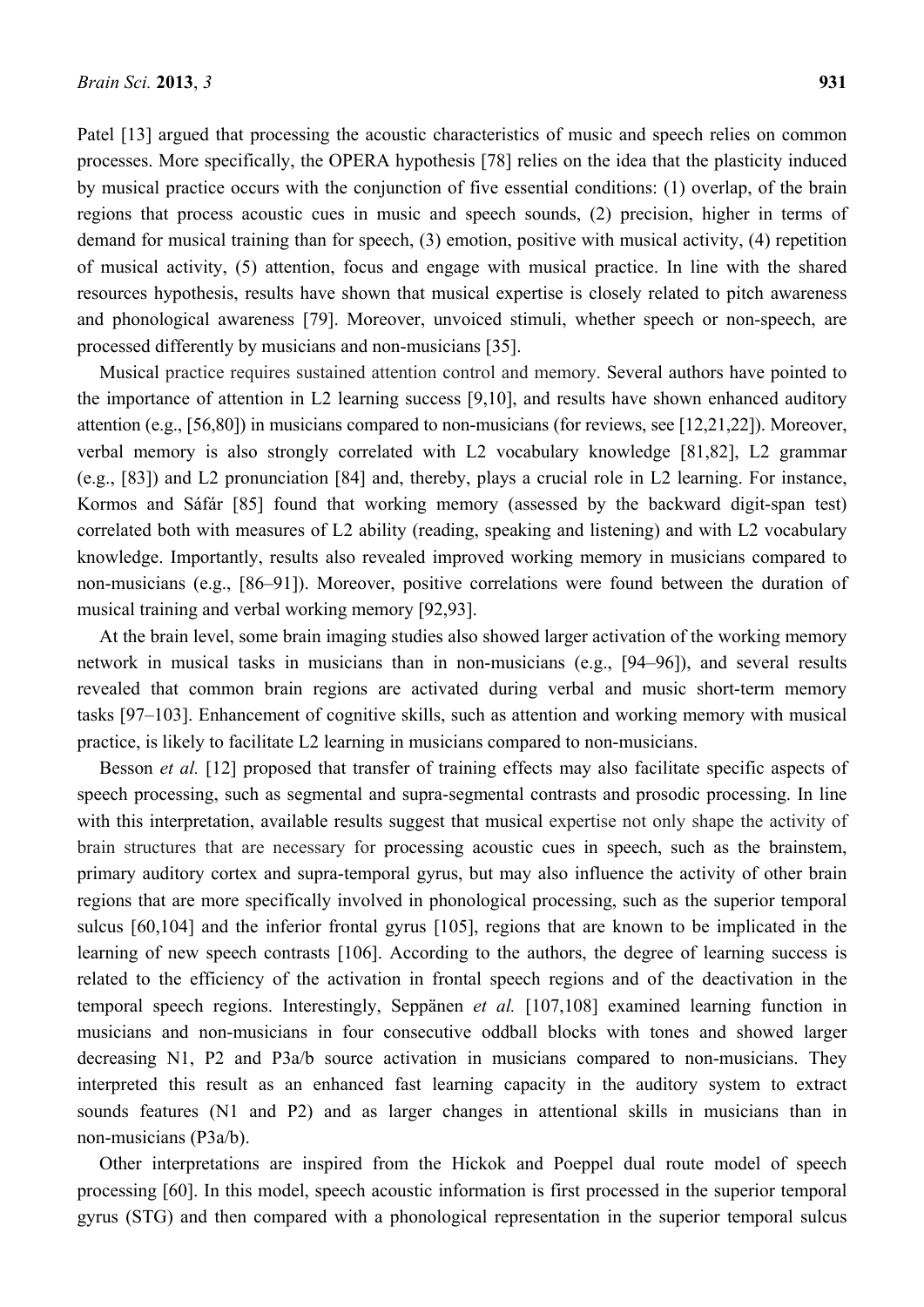(STS). After these first stages, language processing is divided into two pathways: the dorsal pathway plays the role of a sensorimotor interface, allowing the mapping of phonological speech representations into articulatory representations. The ventral pathway, considered as a lexical conceptual interface, controls the mapping of phonological representations into lexical conceptual information.

Based on this model, enhanced L2 pronunciation and speech segmentation in musicians compared to non-musicians may be explained by differences in the functioning of the brainstem and primary auditory cortex that lead to a reorganization of neurons along the auditory dorsal pathway (sensorimotor interface). It may also be that musicians develop more efficient connections in the dorsal pathway than non-musicians (e.g., [109,110]) and that the functional connectivity between the perceptive and sensorimotor systems is improved [111].

While the results reviewed above clearly show that musical expertise positively influences some aspects of L2 learning, such as the perception and production of new phonetic contrasts, more work is required to demonstrate that musical expertise facilitates the different processes involved in second language acquisition. For instance, results at the subcortical level clearly showed enhanced encoding of supra-segmental lexical tone contrasts in a foreign language [42]. However, to our knowledge, no study has yet examined the effect of musical expertise on the encoding of syllables that differ from the native language inventory by segmental variations (VOT, place of articulation, formants). Such studies would help determine if musical expertise also influences the subcortical encoding of very fine variations, such as the length of VOT or the F2 slope.

Moreover, results at the cortical level also revealed better perception, discrimination and categorization of tones and L2 speech sounds in musicians compared to non-musicians (e.g., [24,25,42,50,112]). However, it would be of interest to further examine the influence of musical expertise on segmental speech variations in L2 or the perception of syllabic duration in quantity language. Marie *et al.* [25] examined the discrimination of segmental variations (consonant and vowels) in Mandarin by French musicians and non-musicians, and Chobert *et al.* [54] examined the preattentive processing of VOT contrasts that exist and do not exist in French with French children. Even if the influence of musical expertise on the perception of other important phonological contrasts, such as place of articulation, manner or formants still need to be examined.

Maybe most importantly, second language acquisition requires learning new sound to meaning associations. An important direction for future research is, therefore, to determine whether musical expertise or musical training can facilitate the learning of such associations. A previous study by Wong and Perrachione [113] is very revealing in this respect. Adults native English speakers were asked to learn to associate an image of an object with English pseudowords superimposed on non-native pitch patterns (tones). Although musicianship was not manipulated in this study, results revealed that seven out of the nine successful learners were amateur musicians. Moreover, very recently, Chandrasekaran *et al.* [43] were able to demonstrate clear correlations between the efficiency (measured using an fMRI-adaptation paradigm), the faithfulness (measured with FFRs) of pitch representations in the inferior colliculus and the ability to learn pitch-to-word associations. Insofar as musicians encode both Mandarin tones and syllables characteristics in inferior colliculus with higher precision than non-musicians [42,114,115], it is tempting to speculate that musical expertise, by increasing sensitivity to the sound of a foreign language, might also facilitate sound-to-meaning association.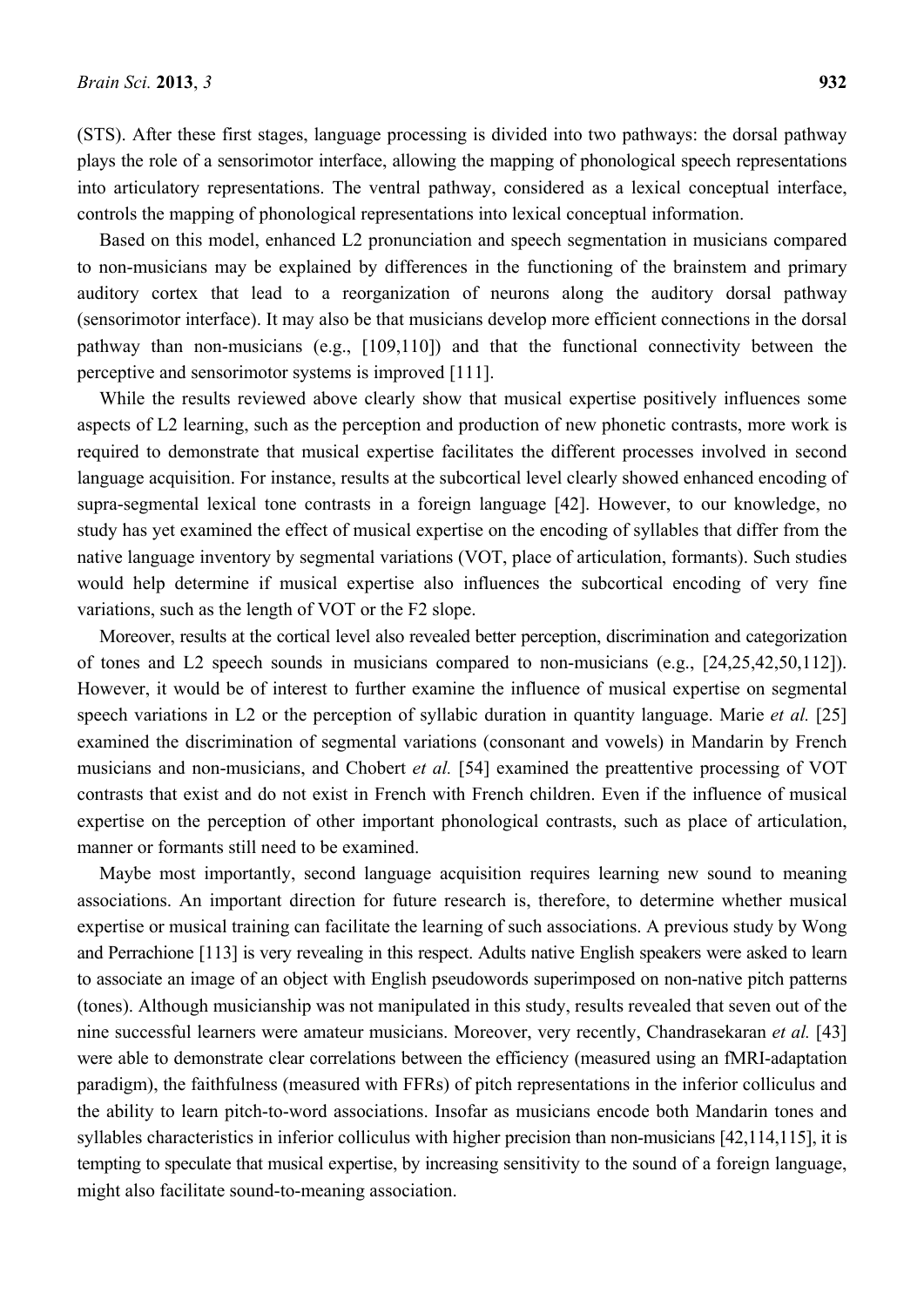Finally, it is important to keep in mind that correlation does not indicate causality and that the only way to test a causal link with musical training is to conduct a longitudinal study with non-musicians. To our knowledge, such studies have shown a positive effect of musical training on native language processing [29,34,116], but have not yet been conducted to test for the effect of musical training on foreign language processing.

## **5. Conclusion**

Second language acquisition is a complex activity that requires numerous abilities, like precise encoding and perception of speech sounds, building solid representations, relevant word segmentation and sound-to-meaning association, appropriate pronunciation, as well as memory and attention abilities. In the present review, we described results demonstrating that musical expertise exerts a positive influence on several of these abilities. While more research is needed, the results reviewed above highlight the importance of musical expertise for perceiving and producing sounds in a foreign language. These results also open new perspectives for children with language-learning disorders who often show deficits in encoding speech sounds [117,118], in processing the temporal structure of speech sounds [119,120] and in the ability to construct solid phonological representations [121,122]. Moreover, children and adults with dyslexia often encounter increased difficulties in learning second languages, which may have life-long consequences (e.g., [123,124]). By shaping the auditory system and by improving auditory cognitive skills, musical training may help both children and adults to palliate some of their phonological deficits and facilitate second language acquisition.

### **Acknowledgments**

Julie Chobert is supported by a grant from the Fondation de France (#00015167).

### **Conflict of Interest**

The authors declare no conflict of interest.

### **References**

- 1. Golestani, N.; Rosen, S.; Scott, S.K. Native-language benefit for understanding speech-in-noise: The contribution of semantics. *Biling. Lang. Cogn.* **2009**, *12*, 385–392.
- 2. Flege, J.E.; MacKay, I.R.A. Perceiving Vowels in a Second Language. *Stud. Second Lang. Acquis.* **2004**, *26*, 1–34.
- 3. Best, C.T.; McRoberts, G.W.; Goodell, E. American listeners' perception of non-native consonant contrasts varying in perceptual assimilation to English phonology. *J. Acoust. Soc. Am.* **2001**, *109*, 775–794.
- 4. Flege, J.E. Second Language Speech Learning Theory, Findings, and Problems. In *Speech Perception and Linguistic Experience: Issues in Cross-Language Research*; York Press: Timonium, MD, USA, 1995.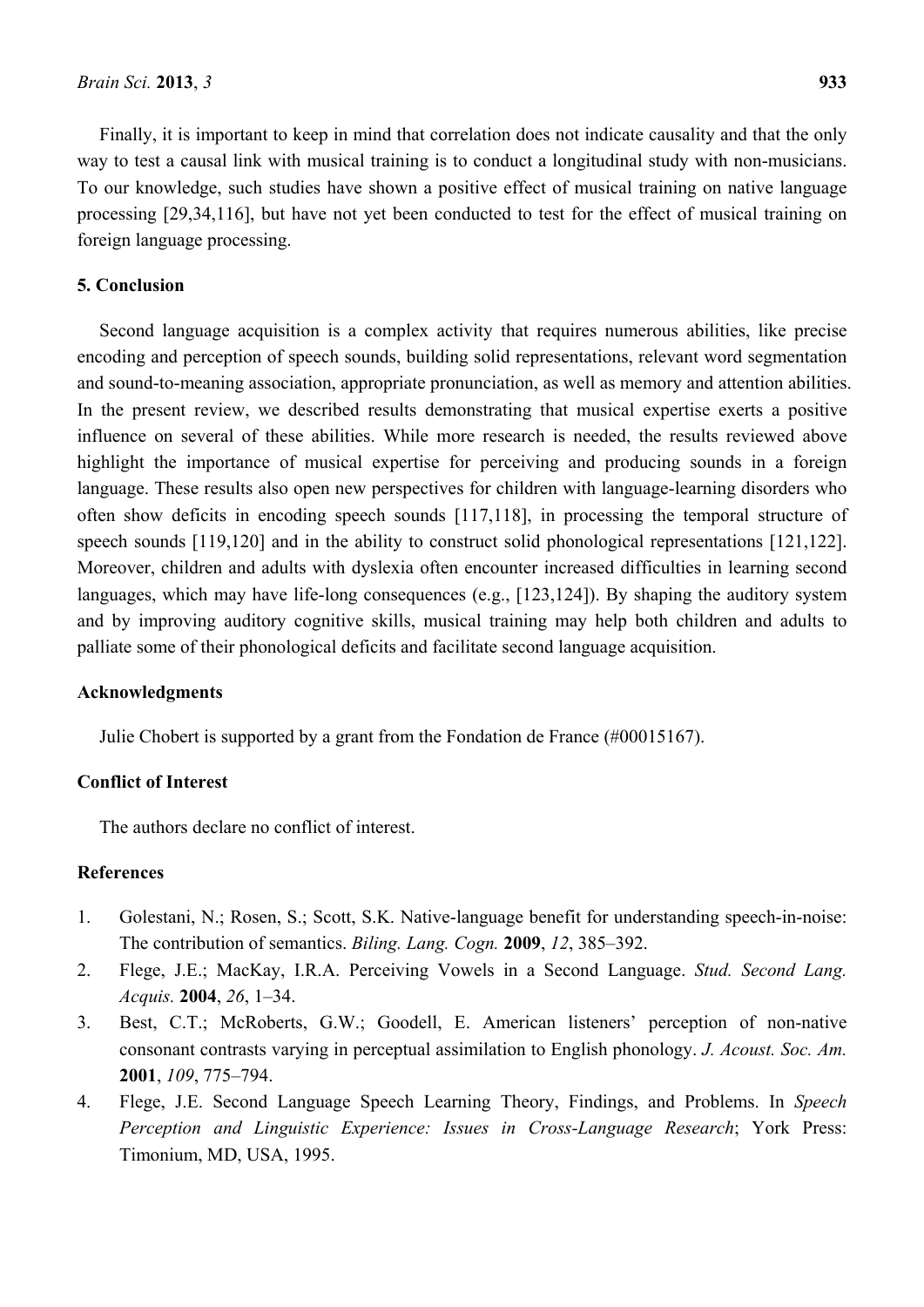- 5. Birdsong, D. Interpreting age effects in second language acquisition. In *Handbook of Bilingualism: Psycholinguistic Approaches*; Kroll, J.F., de Groot, A.M.B., Eds.; Oxford University Press: New York, NY, USA, 2005; pp. 109–127.
- 6. Moyer, A. Ultimate attainment in L2 phonology. *Stud. Second Lang. Acquis.* **1999**, *21*, 81–108.
- 7. Majerus, S.; Poncelet, M.; van der Linden, M.; Weekes, B.S. Lexical learning in bilingual adults: The relative importance of short-term memory for serial order and phonological knowledge. *Cognition* **2008**, *107*, 395–419.
- 8. Miyake, A.; Friedman, N.P. Individual differences in second language proficiency: Working memory as language aptitude. In *Foreign Language Learning. Psycholinguistic Studies on Training and Retention*; Healy, A.F., Bourne, L.E., Eds.; Lawrence Erlbaum Associates: Mahwah, NJ, USA, 1998; pp. 339–364.
- 9. Guion, S.G.; Pederson, E. Investigating the role of attention in phonetic learning. In *Language Experience in Second Language Speech Learning*; Bohn, O.-S., Munro, M.J., Eds.; John Benjamins Publishing: Amsterdam, The Netherland, 2007; pp. 57–77.
- 10. Segalowitz, N. Individual differences in second language acquisition. In *Tutorials in Bilingualism: Psycholinguistic Perspectives*; de Groot, A.M.B., Kroll, J.F., Eds.; Lawrence Erlbaum Associates: Mahwah, NJ, USA, 1997; pp. 85–112.
- 11. Slevc, L.R.; Miyake, A. Individual differences in second language proficiency: Does musical ability matter? *Psychol. Sci.* **2006**, *17*, 675–681.
- 12. Besson, M.; Chobert, J.; Marie, C. Transfer of training between music and speech: Common processing, attention and memory. *Front. Psychol.* **2011**, *2*, 94.
- 13. Patel, A.D. *Music, Language, and the Brain*; Oxford University Press: New York, NY, USA, 2008.
- 14. Patel, A.D. Music, biological evolution, and the brain. In *Emerging Disciplines*; Bailar, M., Ed.; Rice University Press: Houston, TX, USA, 2010; pp. 91–144.
- 15. Besson, M.; Schön, D.; Moreno, S.; Santos, A.; Magne, C. Influence of musical expertise and musical training on pitch processing in music and language. *Restor. Neurol. Neurosci.* **2007**, *25*, 399–410.
- 16. Koelsch, S.; Gunter, T.C.; Wittfoth, M.; Sammler, D. Interaction between syntax processing in language and in music: An ERP study. *J. Cogn. Neurosci.* **2005**, *17*, 1565–1577.
- 17. Maess, B.; Koelsch, S.; Gunter, T.C.; Friederici, A.D. Musical syntax is processed in Broca's area: An MEG study. *Nat. Neurosci.* **2001**, *4*, 540–545.
- 18. Patel, A.D.; Gibson, E.; Ratner, J.; Besson, M.; Holcomb, P.J. Processing syntactic relations in language and music: An event-related potential study. *J. Cogn. Neurosci.* **1998**, *10*, 717–733.
- 19. Jentschke, S.; Koelsch, S.; Friederici, A.D. Investigating the relationship of music and language in children: Influences of musical training and language impairment. In *The Neurosciences and Music II. from Perception to Performance*; Avanzini, G., Lopez, L., Koelsch, S., Majno, M., Eds.; Annals of the New York Academy of Sciences Vol. 1060; Wiley: New York, NY, USA, 2005; pp. 231–242.
- 20. Koelsch, S.; Kasper, E.; Sammler, D.; Schulze, K.; Gunter, T.; Friederici, A.D. Music, language and meaning: Brain signatures of semantic processing. *Nat. Neurosci.* **2004**, *7*, 302–307.
- 21. Kraus, N.; Chandrasekaran, B. Music training for the development of auditory skills. *Nat. Rev. Neurosci.* **2010**, *11*, 599–605.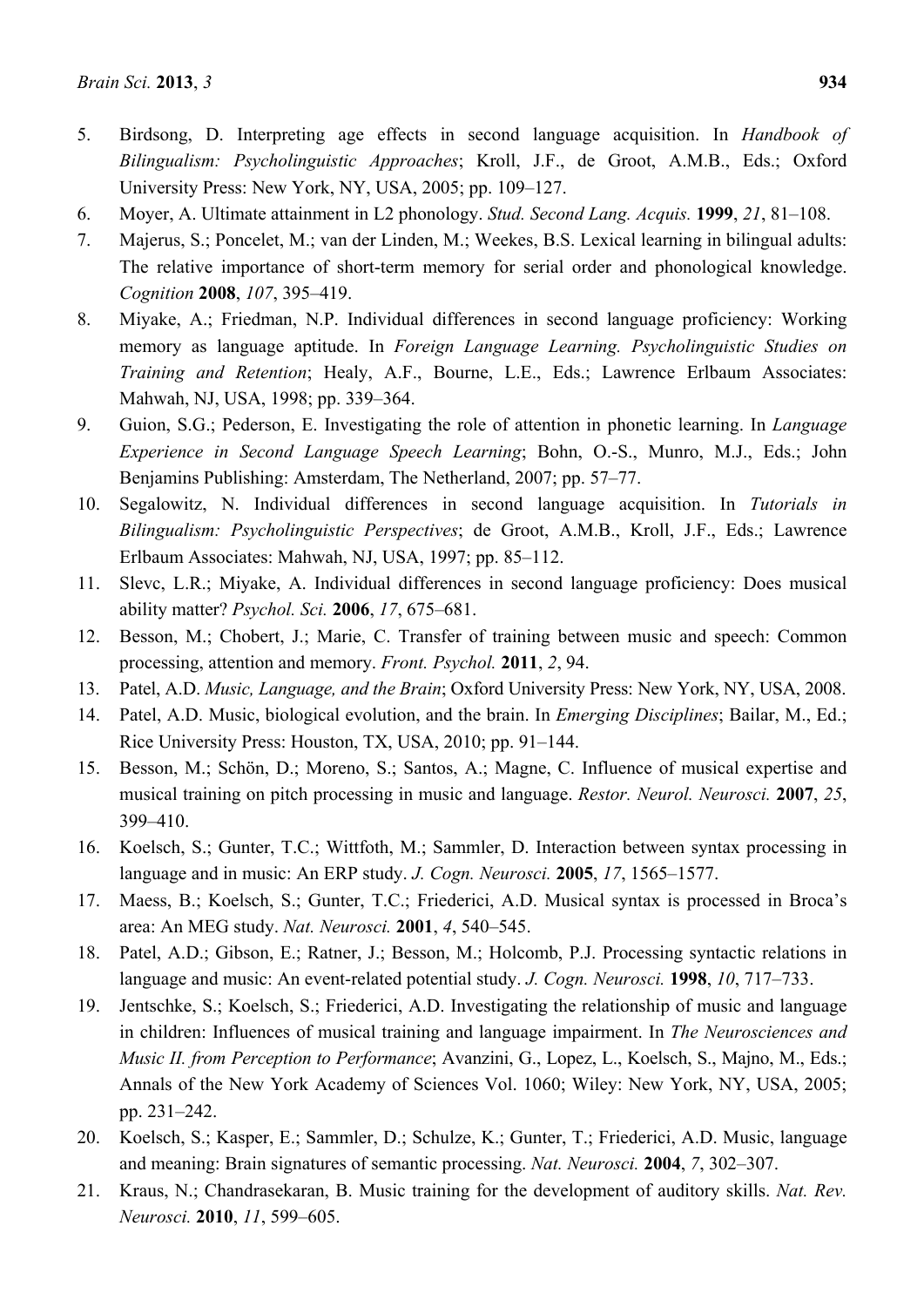- 22. Strait, D.L.; Kraus, N. Playing Music for a Smarter Ear: Cognitive, Perceptual and Neurobiological Evidence. *Music Percept.* **2011**, *29*, 133–146.
- 23. Slevc, L.R. Language and music: Sound, structure, and meaning. *WIREs Cogn. Sci.* **2012**, *3*, 483–492.
- 24. Marques, C.; Moreno, S.; Luís Castro, S.; Besson, M. Musicians detect pitch violation in a foreign language better than nonmusicians: Behavioral and electrophysiological evidence. *J. Cogn. Neurosci.* **2007**, *19*, 1453–1463.
- 25. Marie, C.; Delogu, F.; Lampis, G.; Olivetti Belardinelli, M.; Besson, M. Influence of Musical Expertise on Segmental and Tonal Processing in Mandarin Chinese*. J. Cogn. Neurosci.* **2011**, *23*, 2701–2715.
- 26. Milovanov, R.; Huotilainen, M.; Välimäki, V.; Esquef, P.A.A.; Tervaniemi, M. Musical aptitude and second language pronunciation skills in school-aged children: Neural and behavioral evidence. *Brain Res.* **2008**, *1194*, 81–89.
- 27. Milovanov, R.; Pietilä, P.; Tervaniemi, M.; Esquef, P.A.A. Foreign language pronunciation skills and musical aptitude: a study of Finnish adults with higher education. *Learn. Individ. Diff.* **2010**, *20*, 56–60.
- 28. François, C.; Schön, D. Musical expertise boosts implicit learning of both musical and linguistic structures. *Cereb. Cortex* **2011**, *21*, 2357–2365.
- 29. François, C.; Chobert, J.; Besson, M.; Schön, D. Music Training for the Development of Speech Segmentation. *Cereb. Cortex* **2012**, doi:10.1093/cercor/bhs180.
- 30. Xu, Y.; Wang, Q.E. Pitch targets and their realization: Evidence from Mandarin Chinese. *Speech Commun.* **2001**, *33*, 319–337.
- 31. Brandt, A.K.; Gebrian, M.; Slevc, L.R. Music and early language acquisition. *Front. Psychol.*  **2012**, *3*, 327.
- 32. Schön, D.; Magne, C.; Besson, M. The music of speech: Music training facilitates pitch processing in both music and language. *Psychophysiology* **2004**, *41*, 341–349.
- 33. Magne, C.; Schön, D.; Besson, M. Musician children detect pitch violations in both music and language better than nonmusician children: behavioral and electrophysiological approaches. *J. Cogn. Neurosci.* **2006**, *18*, 199–211.
- 34. Moreno, S.; Marques, C.; Santos, A.; Santos, M.; Castro, S.L.; Besson, M. Musical training influences linguistic abilities in 8-year-old children: More evidence for brain plasticity. *Cereb. Cortex* **2009**, *19*, 712.
- 35. Ott, C.G.M.; Langer, N.; Oechslin, M.; Meyer, M.; Jäncke, L. Processing of voiced and unvoiced acoustic stimuli in musicians. *Front. Psychol.* **2011**, *2*, 195.
- 36. Elmer, S.; Meyer, M.; Jäncke, L. Neurofunctional and behavioral correlates of phonetic and temporal categorization in musically trained and untrained subjects. *Cereb. Cortex* **2012**, *22,*  650–658.
- 37. Alexander, J.A.; Wong, P.C.M.; Bradlow, A.R. Lexical tone perception in musicians and non-musicians. In Proceedings of the 9th European Conference on Speech Communication and Technology, Lisbon, Portugal, 2005.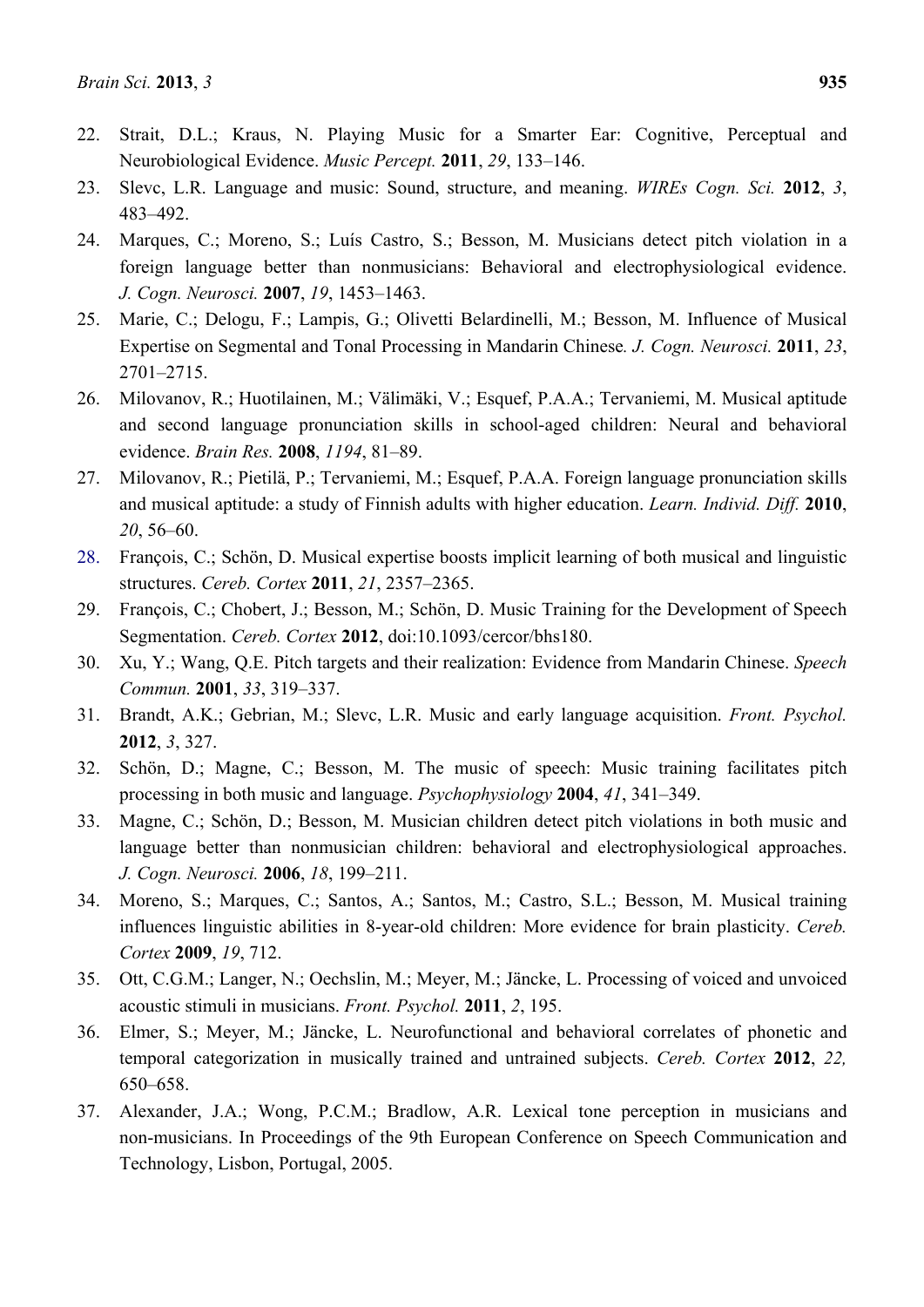- 38. Delogu, F.; Lampis, G.; Belardinelli, M.O. Music-to-language transfer effect: May melodic ability improve learning of tonal languages by native nontonal speakers? *Cogn. Process.* **2006**, *7*, 203–207.
- 39. Delogu, F.; Lampis, G.; Belardinelli, M.O. From melody to lexical tone: Musical ability enhances specific aspects of foreign language perception. *Eur. J. Cogn. Psychol.* **2010**, *22*, 46–61.
- 40. Gottfried, T.L.; Riester, D. Relation of pitch glide perception and Mandarin tone identification. *J. Acoust. Soc. Am.* **2000**, *108*, 2604.
- 41. Lee, C.Y.; Hung, T.H. Identification of Mandarin tones by English-speaking musicians and non-musicians*. J. Acoust. Soc. Am.* **2008**, *124*, 3235–3248.
- 42. Wong, P.C.M.; Skoe, E.; Russo, N.M.; Dees, T.; Kraus, N. Musical experience shaps human brainstem encoding of linguistic pitch patterns. *Nat. Neurosci.* **2007**, *10*, 420–422.
- 43. Chandrasekaran, B.; Kraus, N.; Wong, P.C.M. Human inferior colliculus activity relates to individual differences in spoken language learning. *J. Neurophysiol.* **2012**, *107*, 1325–1336.
- 44. Fujioka, T.; Ross, B.; Kakigi, R.; Pantev, C.; Trainor, L.J. One year of musical training affects development of auditory cortical-evoked fields in young children. *Brain* **2006**, *129*, 2593.
- 45. Duncan-Johnson, C.C.; Donchin, E. On quantifying surprise: The variation of event-related potentials with subjective probability. *Psychophysiology* **1977**, *14*, 456–467.
- 46. Picton, T.W. The P300 wave of the human event-related potential. *J. Clin. Neurophysiol.* **1992**, *9*, 456–479.
- 47. Magne, C.; Astésano, C.; Aramaki, M.; Ystad, S.; Kronland-Martinet, R.; Besson, M. Influence of syllabic lengthening on semantic processing in spoken french: Behavioral and electrophysiological evidence. *Cereb. Cortex* **2007**, *17*, 2659–2668.
- 48. Marie, C.; Magne, C.; Besson, M. Musicians and the metric structure of words. *J. Cogni. Neurosci.* **2011**, *23*, 294–305.
- 49. Pallone, G.; Boussard, P.; Daudet, L.; Guillemain, P.; Kronland-Martinet, R.A. Wavelet Based Method for Audio Video Synchronization in Broadcasting Applications. In Proceedings of the DAFX'99, Trondheim, Norway, 1999.
- 50. Sadakata, M.; Sekiayama, K. Enhanced perception of various linguistic features by musicians: A cross-linguistic study. *Acta Psychol.* **2011**, *138*, 1–10.
- 51. Cutler, A. The perception of rhythm in language. *Cognition* **1994**, *50*, 79–81.
- 52. Cutler, A.; Otake, T. Mora or phoneme? Further evidence for language-specific listening. *J. Mem. Lang.* **1994**, *3*, 824–844.
- 53. Iverson, P.; Evans, B.G. Learning English vowels with different first-language vowel systems: Perception of format targets, format movement, and duration. *J. Acoust. Soc. Am.* **2007**, *122*, 2842–2854.
- 54. Chobert, J.; Marie, C.; François, C.; Schön, D.; Besson, M. Enhanced passive and active processing of syllables in musician children. *J. Cogn. Neurosci.* **2011**, *23*, 3874–3887.
- 55. Phillips, C.; Pellathy, T.; Marantz, A.; Yellin, E.; Wexler, K.; Poeppel, D.; McGinnis, M.; *et al.* Auditory cortex accesses phonological categories: an MEG mismatch study. *J. Cogn. Neurosci.*  **2000**, *12*, 1038–1055.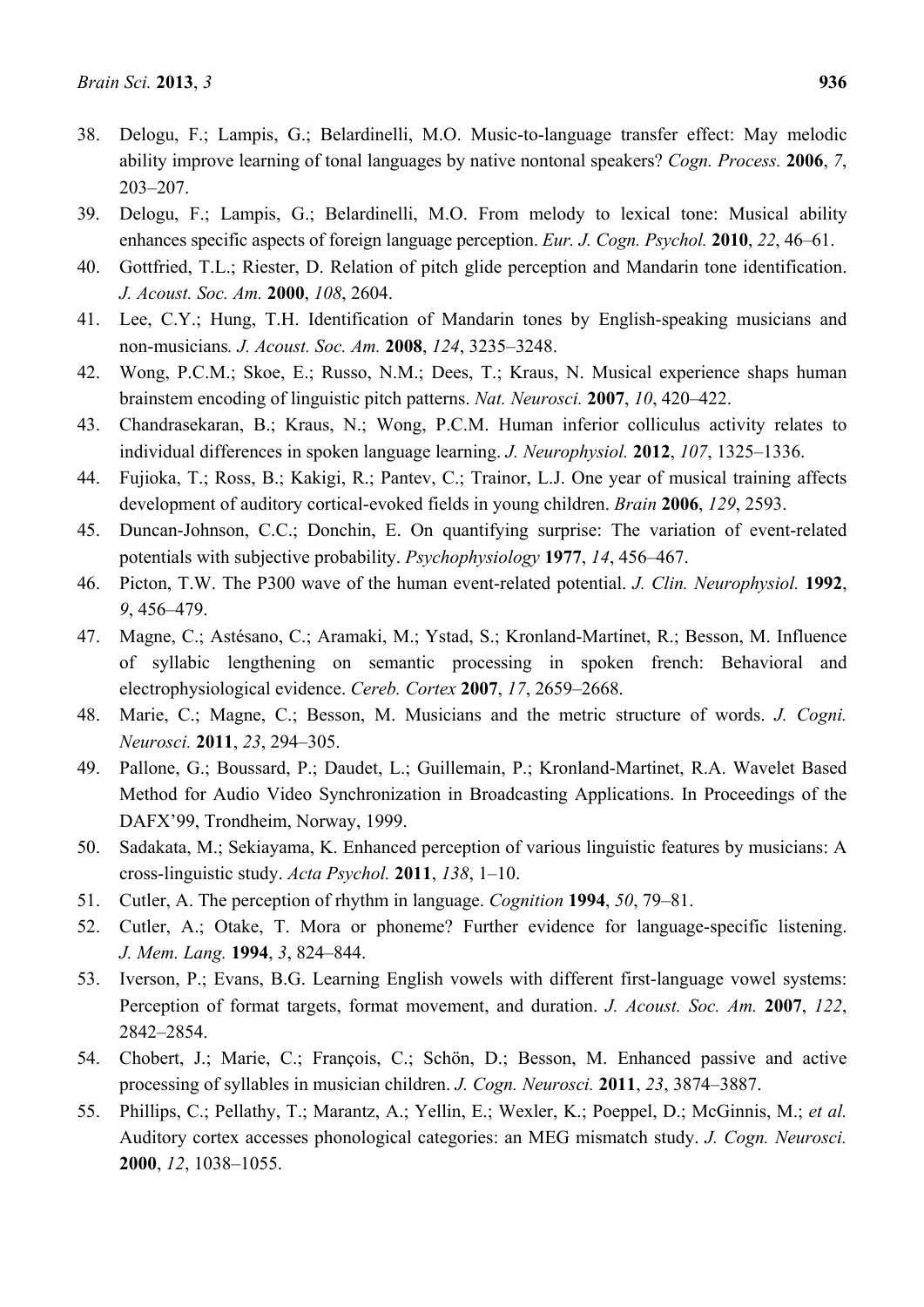- 56. Strait, D.L.; Kraus, N.; Parbery-Clark, A.; Ashley, R. Musical experience shapes top-down auditory mechanisms: evidence from masking and auditory attention performance. *Hear. Res.*  **2010**, *261*, 22–29.
- 57. Bettoni-Techio, M.; Rauber, A.S.; Koerich, R.D. Perception and production of word-final alveolar stops by Brazilian Portuguese learners of English. In Proceedings of Interspeech 2007, Antwerp, Belgium, 2007; pp. 2293–2296.
- 58. Gottfried, T.L.; Staby, A.M.; Ziemer, C.J. Musical experience and Mandarin tone discrimination and imitation. *J. Acoust. Soc. Am.* **2004**, *115*, 2545.
- 59. Gottfried, T.L.; Ouyang, G.Y.H. Production of Mandarin tone contrasts by musicians and non-musicians. *J. Acoust. Soc. Am.* **2005**, *118*, 2025.
- 60. Hickok, G.; Poeppel, D. The cortical organization of speech processing. *Nat. Rev. Neurosci.*  **2007**, *8*, 393–402.
- 61. Saffran, J.R.; Aslin, R.N.; Newport, E.L. Statistical learning by 8-month-old infants. *Science*  **1996**, *274*, 1926–1928.
- 62. Saffran, J.R.; Senghas, A.; Trueswell, J.C. The acquisition of language in children. *Proc. Natl. Acad. Sci. USA* **2001**, *98*, 12874–12875.
- 63. Saffran, J.R.; Newport, E.L.; Aslin, R.N. Word segmentation: The role of distributional cues. *J. Mem. Lang.* **1996**, *35*, 606–621.
- 64. Aslin, R.N.; Saffran, J.R.; Newport, E.L. Computation of conditional probability statistics by 8-month-old infants*. Psychol. Sci.* **1998**, *9*, 321–324.
- 65. Kuhl, P.K. Early language acquisition: Cracking the speech code. *Nat. Rev. Neurosci.* **2004**, *207*, 203–205.
- 66. Gervain, J.; Macagno, F.; Cogoi, S.; Peña, M.; Mehler, J. The neonate brain detects speech structure. *Proc Natl. Acad. Sci. USA* **2008**, *105*, 14222–14227.
- 67. Teinonen, T.; Fellman, V.; Näätänen, R.; Alku, P.; Huotilainen, M. Statistical language learning in neonates revealed by event-related brain potentials. *BMC Neurosci.* **2009**, *13*, 10–21.
- 68. Tillmann, B.; McAdams, S. Implicit Learning of musical timbre sequences: statistical regularities confronted with acoustical (dis)similarities. *J. Exp. Psychol. Learn. Mem. Cogn.* **2004**, *30*, 1131–1142.
- 69. Saffran, J.R.; Johnson, E.; Aslin, R.N.; Newport, E.L. Statistical learning of tone sequences by human infants and adults. *Cognition* **1999**, *70*, 27–52.
- 70. Schön, D.; Boyer, M.; Moreno, S.; Besson, M.; Peretz, I.; Kolinsky, R. Song as an aid for language acquisition. *Cognition* **2008**, *106*, 975–983.
- 71. Wechsler, D. *Wechsler Intelligence Scale for Children—Fourth Edition (WISC-IV)*; Psychological Corporation: San Antonio, TX, USA, 2003.
- 72. Raven, J.C.; Corporation, P.; Lewis, H.K. *Coloured Progressive Matrices: Sets A*, *AB*, *B*; Oxford Psychologist Press: London, UK, 1962.
- 73. Korkman, M.; Kirk, U.; Kemp, S. *NEPSY: A Developmental Neuropsychological Assessment*; Psychological Corporation: San Antonio, TX, USA, 1998.
- 74. Jacquier-Roux, M.; Valdois, S.; Zorman, M.O. *Outil de Dépistage des Dyslexies*; Cogni-Sciences: Grenoble, France, 2005.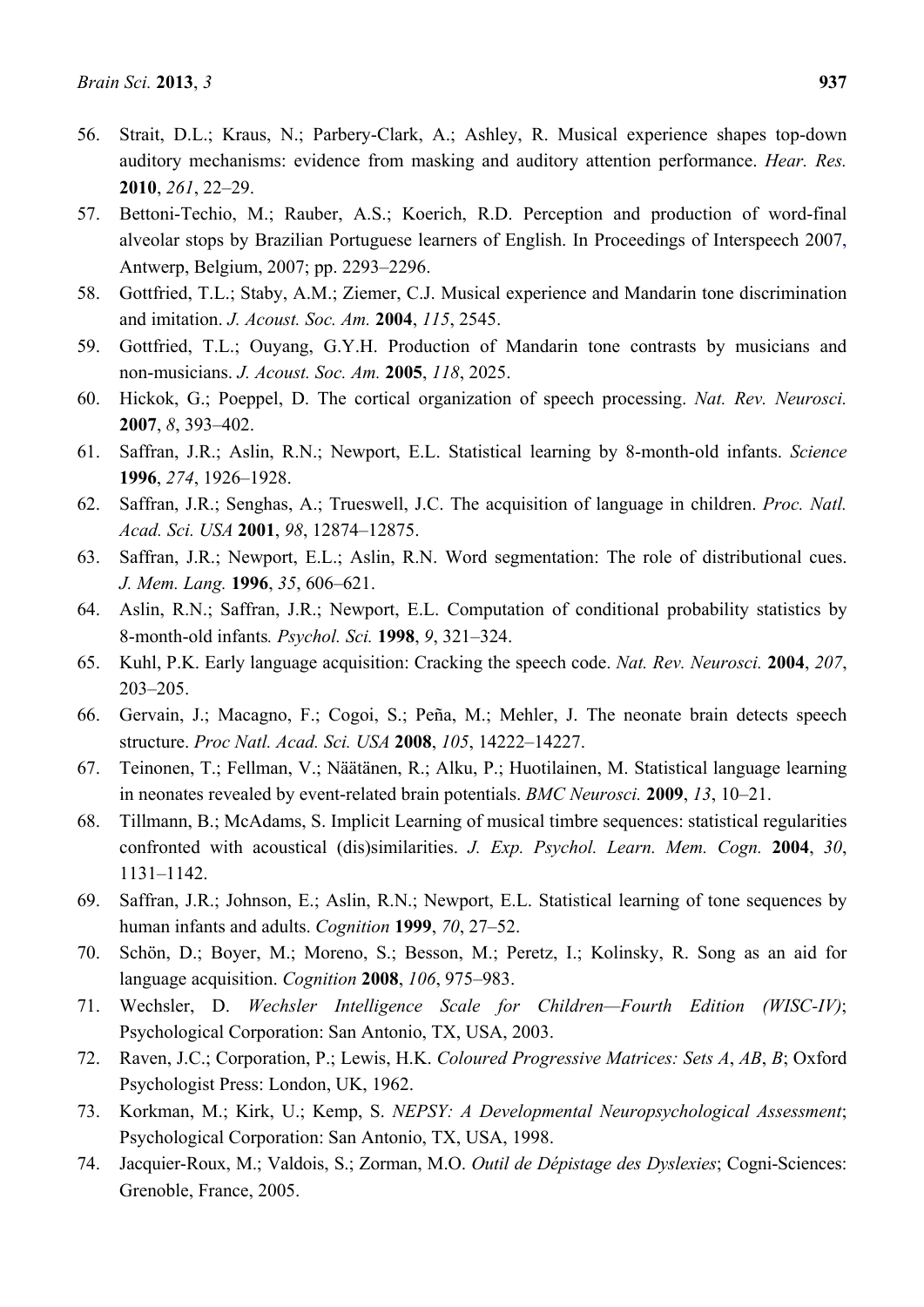- 76. Hyde, K.L.; Lerch, J.; Norton, A.; Forgeard, M.; Winner, E.; Evans, A.C.; Schlaug, G. Musical training shapes structural brain development. *J. Neurosci.* **2009**, *29*, 3019.
- 77. Pelucchi, B.; Hay, J.F.; Saffran, J.R. Learning in reverse: Eight-month-old infants track backwards transitional probabilities. *Cognition* **2009**, *113*, 244–247.
- 78. Patel, A.D. Why would musical training benefit the neural encoding of speech? The OPERA hypothesis. *Front. Psychol*. **2011**, *2*, 142.
- 79. Degé, F.; Schwarzer, G. The effect of a music program on phonological awareness in preschoolers*. Front. Psychol*. **2011**, *2*, 24.
- 80. Tervaniemi, M.; Kruck, S.; De Baene, W.; Schröger, E.; Alter, K.; Friederici, A.D. Top-down modulation of auditory processing: Effects of sound context, musical expertise and attentional focus. *Eur. J. Neurosci.* **2009**, *30*, 1636–1642.
- 81. Baddeley, A.D.; Papagno, C.; Vallar, G. When long-term learning depends on short-term storage. *J. Mem. Lang.* **1988**, *27*, 586–596.
- 82. Papagno, C.; Valentine, T.; Baddeley, A.D. Phonological short-term memory and foreign-language vocabulary learning. *J. Mem. Lang.* **1991**, *30*, 331–347.
- 83. Ellis, N.C.; Sinclair, S.G. Working memory in the acquisition of vocabulary and syntax: Putting language in good order. *Q. J. Exp. Psychol.* **1996**, *49*, 234–250.
- 84. Fortkamp, M.B.M. Working memory capacity and aspects of L2 speech production. C*ommun. Cogn.* **1999**, *32*, 259–295.
- 85. Kormos, J.; Sáfár, A. Phonological short-term membory, working memory and foreign language performance in intensive language learning. *Biling. Lang. Cogn.* **2008**, *11*, 261–271.
- 86. Chan, A.S.; Ho, Y.C.; Cheung, M.C. Music training improves verbal memory. *Nature* **1998**, *396*, 128.
- 87. Ho, Y.; Cheung, M.; Chan, A. Music training improves verbal but not visual memory: Cross sectional and longitudinal explorations in children. *Neuropsychology* **2003**, *17*, 439–450.
- 88. Tierney, A.T.; Bergeson-Dana, T.; Pisoni, D.B. Effects of early musical experience on auditory sequence memory. *Empir. Musicol. Rev.* **2008**, *3*, 117–186.
- 89. Pallesen, K.J.; Brattico, E.; Bailey, C.J.; Korvenoja, A.; Koivisto, J.; Gjedde, A.; Carlson, S. Cognitive control in auditory working memory is enhanced in musicians*. PLoS One* **2010**, *5*, e11120.
- 90. Parbery-Clark, A.; Skoe, E.; Lam, C.; Kraus, N. Musician enhancement for speech in noise. *Ear Hear.* **2009**, *30*, 653–661.
- 91. Parbery-Clark, A.; Strait, D.L.; Anderson, S.; Hittner, E.; Kraus, N. Musical Experience and the Aging Auditory System: Implication for Cognitive Abilities and Hearning Speech in Noise*. PLoS One* **2011**, *6*, e18082.
- 92. Brandler, S.; Rammsayer, T.H. Differences in mental abilities between musicians and non-musicians*. Psychol. Music* **2003**, *31*, 123–138.
- 93. Jakobson, L.S.; Cuddy, L.L.; Kilgour, A.R. Time tagging: A key to musicians' superior memory. *Music Percept.* **2003**, *20*, 307–313.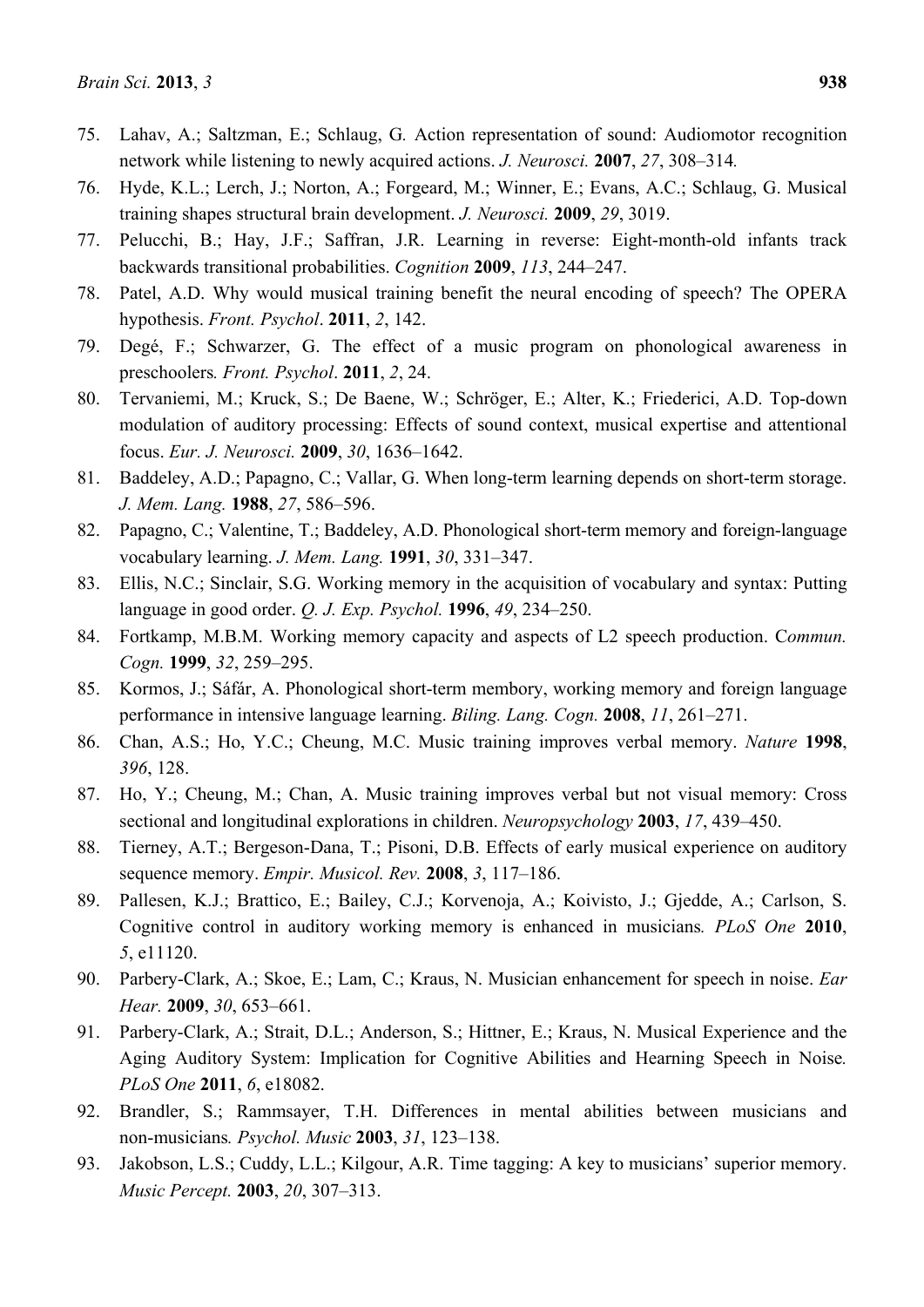- 94. Gaab, N.; Schlaug, G. Musicians differ from nonmusicians in brain activation despite performance matching. *Ann. N. Y. Acad. Sci.* **2003**, *999*, 385–388.
- 95. Janata, P.; Tillman, B.; Bharucha, J.J. Listening to polyphonic music recruits domain-general attention and working memory circuits. *Cogn. Affect. Behav. Neurosci*. **2002**, *2*, 121–140.
- 96. Schulze, K.; Gaab, N.; Schlaug, G. Perceiving pitch absolutely: comparing absolute and relative pitch possessors in a pitch memory task. *BMC Neurosci.* **2009**, *10*, 106.
- 97. Brown, S.; Martinez, M.J. Activation of premotor vocal areas during musical discrimination*. Brain Cogn*. **2007**, *63*, 59–69.
- 98. Brown, S.; Martinez, M.J.; Parsons, L. M. Passive music listening spontaneously engages limbic and paralimbic systems. *Neuroreport* **2004**, *15*, 2033–2037.
- 99. Gordon, R.; Schön, D.; Magne, C.; Astésano, C.; Besson, M. Words and melody are intertwined in perception of sung words: EEG and behavioral evidence. *PLoS One* **2010**, *5*, 9889.
- 100. Hickok, G.; Buchsbaum, B.; Humphries, C.; Muftuler, T. Auditory-motor interaction revealed by fMRI: Speech, music, and working memory in area Spt. *J. Cogn. Neuroscie.* **2003**, *15*, 673–682.
- 101. Koelsch, S.; Schulze, K.; Sammler, D.; Fritz, T.; Muller, K.; Gruber, O. Functional architecture of verbal and tonal working memory: An fMRI study. *Hum. Brain Mapp.* **2009**, *30*, 859–873.
- 102. Ohnishi, T.; Matsuda, H.; Asada, T.; Aruga, M.; Hirakata, M.; Nishikawa, M.; Katoh, A.; Imabayashi, E. Functional anatomy of musical perception in musicians. *Cereb. Cortex* **2001**, *11*, 754–760.
- 103. Schön, D.; Gordon, R.; Campagne, A.; Magne, C.; Astesano, C.; Anton, J.L.; Besson, M. More evidence for similar cerebral networks in language, music and song perception. *Neuroimage* **2010**, *51*, 450–461.
- 104. Hickok, G. Computational neuroanatomy of speech production. *Nat. Rev. Neurosci.* **2012**, *13*, 135–145.
- 105. Gelfand, J.; Bookheimer, S. Dissociating neural mechanisms of temporal sequencing and processing phonemes. *Neuron* **2003**, *38*, 831–842.
- 106. Golestani, N.; Zatorre, R.J. Learning new sounds of speech: Reallocation of neural substrates. *NeuroImage* **2004**, *21*, 494–506.
- 107. Seppänen, M.; Hämäläinen, J.; Pesonen, A.K.; Tervaniemi, M. Music Training Enhances Rapid Neural Plasticity of N1 and P2 Source Activation for Unattended Sounds. *Front. Hum. Neurosci.* **2012**, *6*, 43.
- 108. Seppänen, M.; Pesonen, A.K.; Tervaniemi, M. Music training enhances the rapid plasticity of P3a/P3b event-related brain potentials for unattended and attended target sounds. *Attent. Percept. Psychophys.* **2012**, *74*, 600–612.
- 109. François, C.; Tillmann, B.; Schön, D. Cognitive and methodological consideration on the effects of musical expertise on speech segmentation. *Ann. N. Y. Acad. Sci.* **2012**, *1252*, 108–115.
- 110. Flöel, A.; de Vries, M.; Scholz, J.; Breitenstein, C.; Johansen-Berg, H. White matter integrity in the vicinity of Broca's area predicts grammar learning success. *NeuroImage* **2009**, *47*, 1974–1981.
- 111. Conway, C.M.; Pisoni, D.B.; Kronenberger, W.G. The importance of sound for cognitive sequencing: The auditory scaffolding hypothesis. *Curr. Dir. Psychol. Sci.* **2009**, *18*, 275–279.